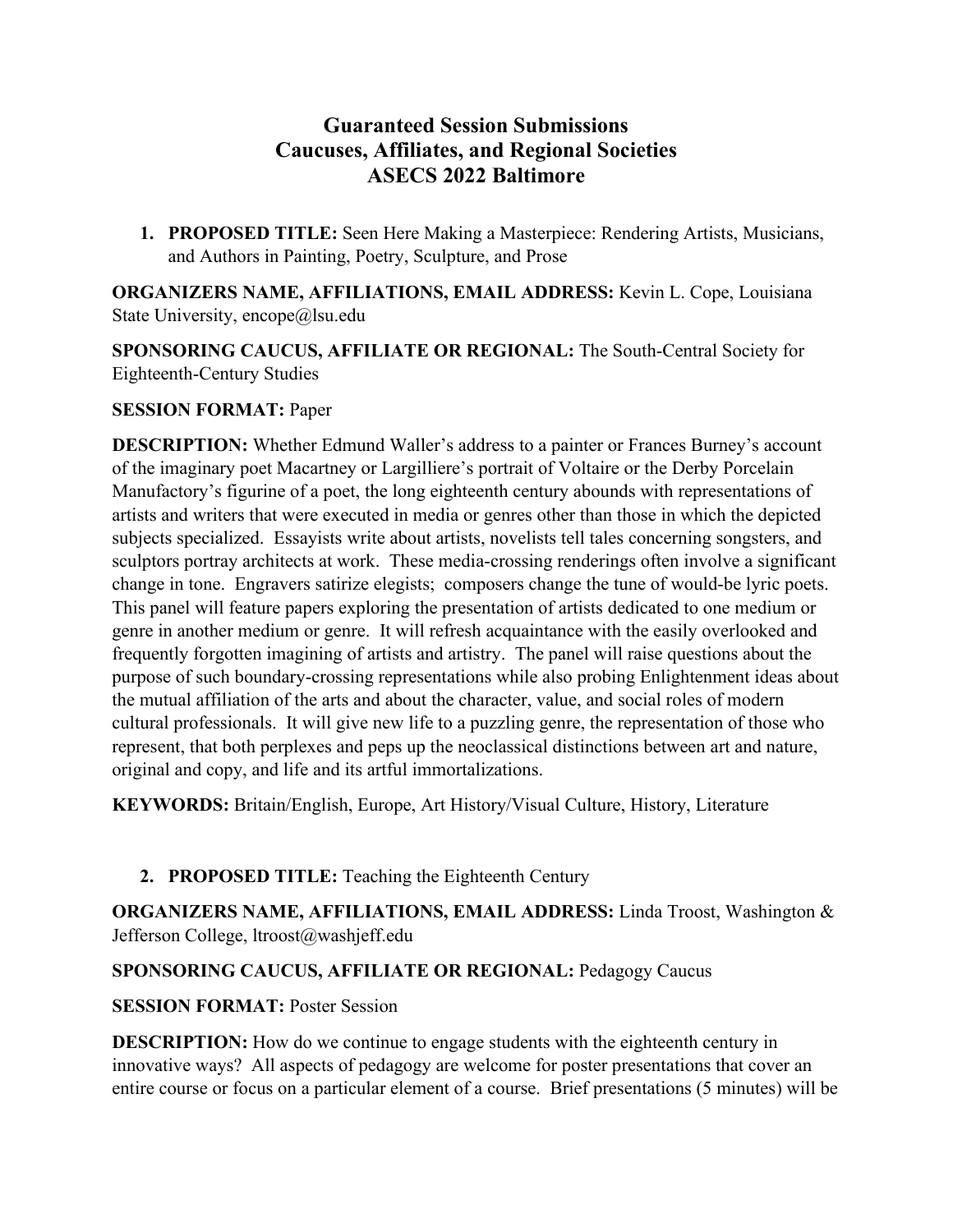followed by time for conversation. Participants in panels or roundtables are also welcome to participate in the poster session. Posters will remain on display throughout the conference and then be placed online.

**KEYWORDS:** Pedagogy, Professional Development

**3. PROPOSED TITLE:** Racial Classification and Human Rights in the Transatlantic Order: Popular Literature and Journals in eighteenth-century Germany

**ORGANIZERS NAME, AFFILIATIONS, EMAIL ADDRESS:** Sigrid G. Köhler, Eberhard Karls Universität Tübingen, [sigrid.koehler@uni-tuebingen.de,](mailto:sigrid.koehler@uni-tuebingen.de) Claudia Nitschke, Durham University, [claudia.nitschke@durham.ac.uk,](mailto:claudia.nitschke@durham.ac.uk) juergen.overhoff@uni-muenster.de

**SPONSORING CAUCUS, AFFILIATE OR REGIONAL:** German Society for Eighteenth Century Studies (DGEJ)

### **SESSION FORMAT:** Paper

**DESCRIPTION:** The trade triangle between Europe, Africa, and the Americas, which underpinned the transatlantic order in the eighteenth century, was not only based on slave trade but also created new European consumption habits. The latter increasingly depended on luxury goods imported from overseas. Through the demand for 'Kolonialwaren' and the export of manufactured goods to Africa, the old German Empire formed an active part in the intricate semiotic and material transatlantic networks. Highly aware of these entanglements, eighteenthcentury German journals and popular literature and culture inserted themselves into pertinent political debates by exposing the inhumane aspects and by explicitly questioning the lawfulness of the slave trade and slavery itself. These intellectual interventions often lead to highly ambivalent texts and ambiguous aesthetic representations that did not correspond with enlightened narratives and teleologies of human progress.

The panel will explore the contradictions and problems which surround legal deliberations and racial classification in these media. We invite papers that 1) analyze how racial stereotypes or racial classification featured in the texts and how these notions were squared with the idea of universal human equality and basic rights; 2) that examine whether these texts showed an awareness of the fundamental interdependency of the capitalist world order and the institution of slavery; or 3) that pay specific attention to the representational strategies, plot conventions, scopic regimes, semantic fields, lexis etc. which the formats under scrutiny employed. The panel seeks contributions on – mainly but not exclusively – German popular culture and media of the long eighteenth century.

**KEYWORDS:** Asia/Africa/Latin America, Europe, North America, Literature, Race and Empire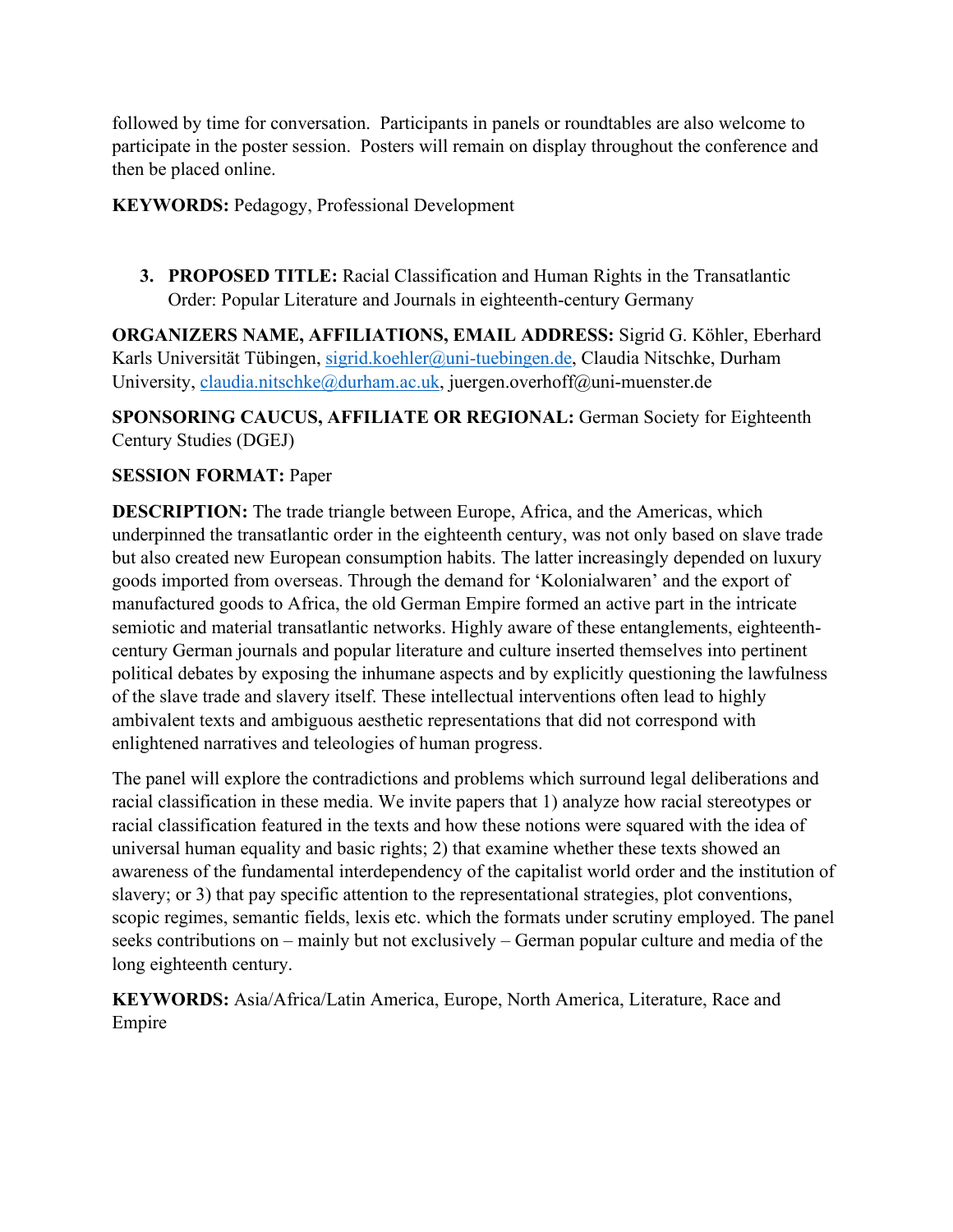### **4. PROPOSED TITLE:** The Burneys and Labor

**ORGANIZERS NAME, AFFILIATIONS, EMAIL ADDRESS:** Laura Engel, Duquesne University; Cynthia Klekar Cunningham, Western Michigan University, cynthia.klekar@wmich.edu

### **SPONSORING CAUCUS, AFFILIATE OR REGIONAL:** Burney Society

### **SESSION FORMAT:** Paper

**DESCRIPTION:** This panel seeks papers on the topic of The Burneys and Labor. We define the term labor broadly as a form of work related to tangible practices, intangible actions/performances, and/or affective strategies/efforts. Papers may consider forms of labor associated with the Burney family such as: writing, musical composition, drawing, painting, watercolor, scrapbook composition, collecting, etc.; the emotional labor of familial, political, theatrical, social, and/or economic ties; or intangible labor associated with illness, insecurity, public performance, isolation, and exile. Papers may also tackle representations of labor and/or the invisibility of various forms of labor in the writings, art, and music created by the Burneys. Finally, we also welcome presentations on academic labor connected to editing, collecting, and publishing on the Burneys. What kind of work do we need to do to move the Burney legacy forward in accessible and expansive ways?

**KEYWORDS:** Britain/English, Art History/Visual Culture, Literature, Performing Arts, Print Culture

**5. PROPOSED TITLE:** Publish or Perish? Perspectives on Publishing in Grad School

**ORGANIZERS NAME, AFFILIATIONS, EMAIL ADDRESS:** Ziona Kocher, University of Tennessee, zkocher@vols.utk.edu

# **SPONSORING CAUCUS, AFFILIATE OR REGIONAL:** ASECS Graduate Student Caucus

# **SESSION FORMAT:** Roundtable

**DESCRIPTION:** All graduate students are familiar with the advice that publishing your research is the path to success, but with the multitude of pressures placed upon grad students, publishing can easily get shoved to the back burner or become a source of unsurmountable anxiety. In mentoring events hosted by The Doctor Is In, publishing is one of the number one topics that mentors are asked about, so we are clearly all thinking about it.

This roundtable welcomes proposals from a wide range of perspectives and topics relating to the dilemma of "publish or perish." Is this a helpful mentality? Are there alternative options to the traditional journal article, such as Digital Humanities projects? What are the pros and cons of Open Access? What do you do when you've been rejected? And how do grad students feel about all of this pressure? Moving beyond "tips and tricks to getting published" (though those are certainly welcome too!) this session aims to help grad students position themselves within the world of publishing in a way that leaves them feeling empowered and prepared. We welcome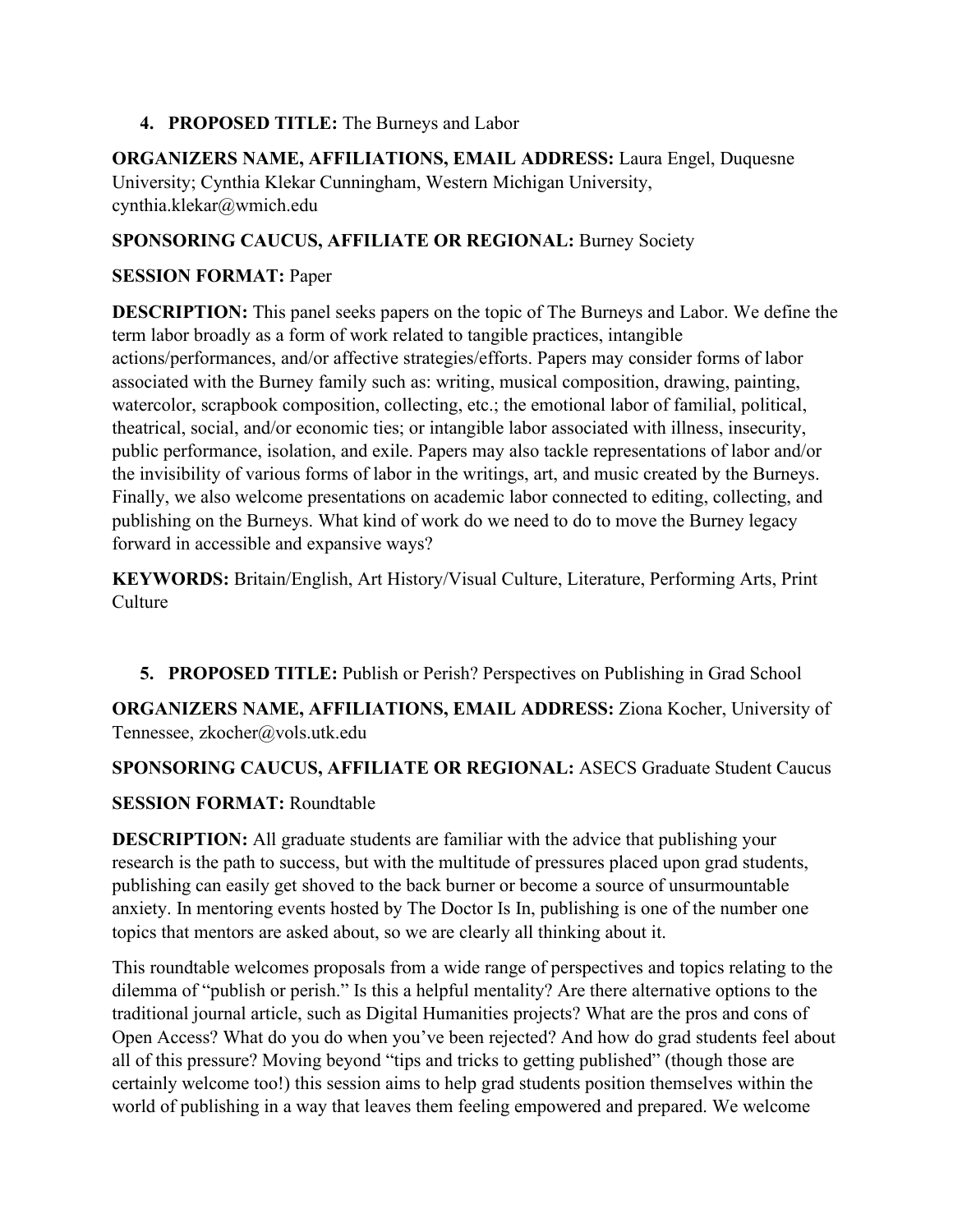proposals from a wide range of areas, including but not limited to mentors, directors of graduate studies, editors of publications (both traditional and non-traditional), and early career scholars and graduate students with diverse publishing experiences.

Please submit a short bio and a proposal of approximately 250 words to zkocher@vols.utk.edu.

#### **KEYWORDS:** Professional Development

**6. PROPOSED TITLE:** Reimagining the Long Eighteenth Century: Page, Stage, Screen

**ORGANIZERS NAME, AFFILIATIONS, EMAIL ADDRESS:** Dylan Lewis, University of Maryland, dplewis@umd.edu

**SPONSORING CAUCUS, AFFILIATE OR REGIONAL:** Graduate Student Caucus

#### **SESSION FORMAT:** Paper

**DESCRIPTION:** With popular films and tv shows such as Bridgerton, Outlander, The Great, Lady J, Mademoiselle Paradis, Emma, Portrait of the Young Lady on Fire, and The Favourite, all of which that have appeared in just the past few years, audiences around the world have been transported into filmic adaptations of the long eighteenth century like never before. Similarly, When We Have Sufficiently Tortured Each Other: Twelve Variations on Samuel Richardson's Pamela and the wildly popular musical Hamilton have brought modern takes on the eighteenth century to the stage. But adaptation of eighteenth-century material was also an important aspect of print and performance cultures throughout the period via translation or remediation. This panel welcomes papers that explore, praise, or problematize 'reimaginings' of eighteenth-century material, either in the period or today. We seek submissions from a broad range of disciplines and approaches, both in research and in teaching. Potential objects of inquiry include paintings and engravings, translations, remediations, music, television and film, and contemporary theater. Additionally, we welcome submissions from scholars in and outside of academia at any stage in their program or career. Please submit a short bio (2-3 sentences) and abstracts of 250 words or less to dplewis@umd.edu

**KEYWORDS:** Art History/Visual Culture, Pedagogy, Performing Arts, Print Culture, Adaptation & Media Studies

**7. PROPOSED TITLE:** The complete "Complete Works of Voltaire": impact, current uses and future directions

**ORGANIZERS NAME, AFFILIATIONS, EMAIL ADDRESS:** Gregory Brown, gregory.brown@unlv.edu

#### **SPONSORING CAUCUS, AFFILIATE OR REGIONAL:** Voltaire Foundation

**SESSION FORMAT:** Paper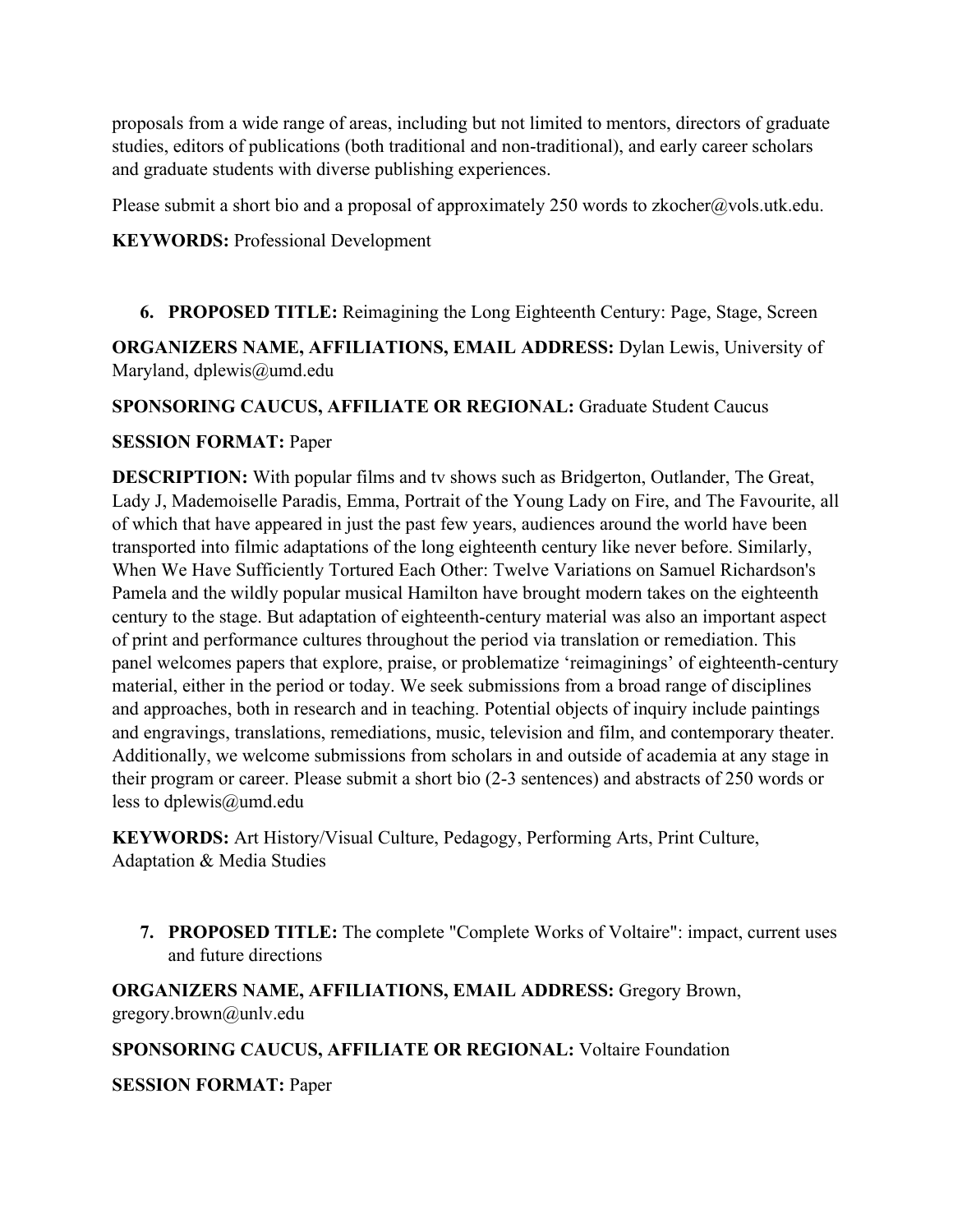**DESCRIPTION:** First begun in 1952 and launched formally simultaneously with the creation of the International Society for Eighteenth-Century Studies in 1967, the critical edition of the Oeuvres complètes de Voltaire is finally complete, with the publication of the final of the 203 volumes in 2021. Including his entire body of works in theater, lyric poetry, prose, historiography, and polemics as well as his notebooks, correspondence, and marginalia, this is by far the largest body of writing by a single author of the entire century. Papers are invited from scholars in any discipline or stage of their career which assess any of the wide range of issues raised by this project -- manuscript and textual studies, scholarly editing practice, literary and historical interpretation, the relationship of the OCV to other comparable editions of eighteenthcentury writers, and how the OCV is impacting our understanding of the Enlightenment and its place in modern world history. Furthermore, as the OCV is re-imagined into a digitized version, with expanded access and more robust capabilities for research and analysis, how might our approach to this body of work change in the future?

**KEYWORDS:** France/French, History, Literature, Print Culture, Scholarly Editing; Digital Text

# **8. PROPOSED TITLE:** Isolation and Eighteenth-Century Studies

**ORGANIZERS NAME, AFFILIATIONS, EMAIL ADDRESS:** Dr Stephen H. Gregg (Bath Spa University) and Professor Laura Stevens (University of Tulsa), mnpowell@purdue.edu

# **SPONSORING CAUCUS, AFFILIATE OR REGIONAL:** The Defoe Society

# **SESSION FORMAT:** Paper

**DESCRIPTION:** Isolation is arguably the zeitgeist of the year of COVID-19. Remote working, online learning, shielding, stay-at-home orders, social distancing--all involve some form of isolation, whether enforced or self-imposed. This inescapable theme, then, seems particularly appropriate for an author whose works insistently probe the meanings of isolation. Defoe's fiction, for example, obsessively returns to the relationship between individuation, civil community, and isolation beyond Robinson Crusoe: Roxana longed for isolation; Captain Singleton made halting attempts to overcome it; and, as evidenced by many journalistic and mass media pieces, A Journal of the Plague Year resonates with our current pandemic. Moreover, the differences among isolation, solitude, and loneliness also have a political dimension. As Hannah Arendt argued, isolation is the prerequisite for totalitarianism; by creating division and destroying the "public realm of life," isolation radically disempowers collective action and communal agency. Defoe's works also examine the politics of isolation, whether articulated via national culture or party politics (think about the anti-isolationist True-Born Englishman, or Legion's Memorial). This panel seeks short papers or other explorations of isolation in eighteenth-century writing and culture: what it means, its costs, its benefits, its resonance today.

Please send abstracts to Dr Stephen H. Gregg (s.gregg@bathspa.ac.uk) and Professor Laura Stevens (laura-stevens@utulsa.edu)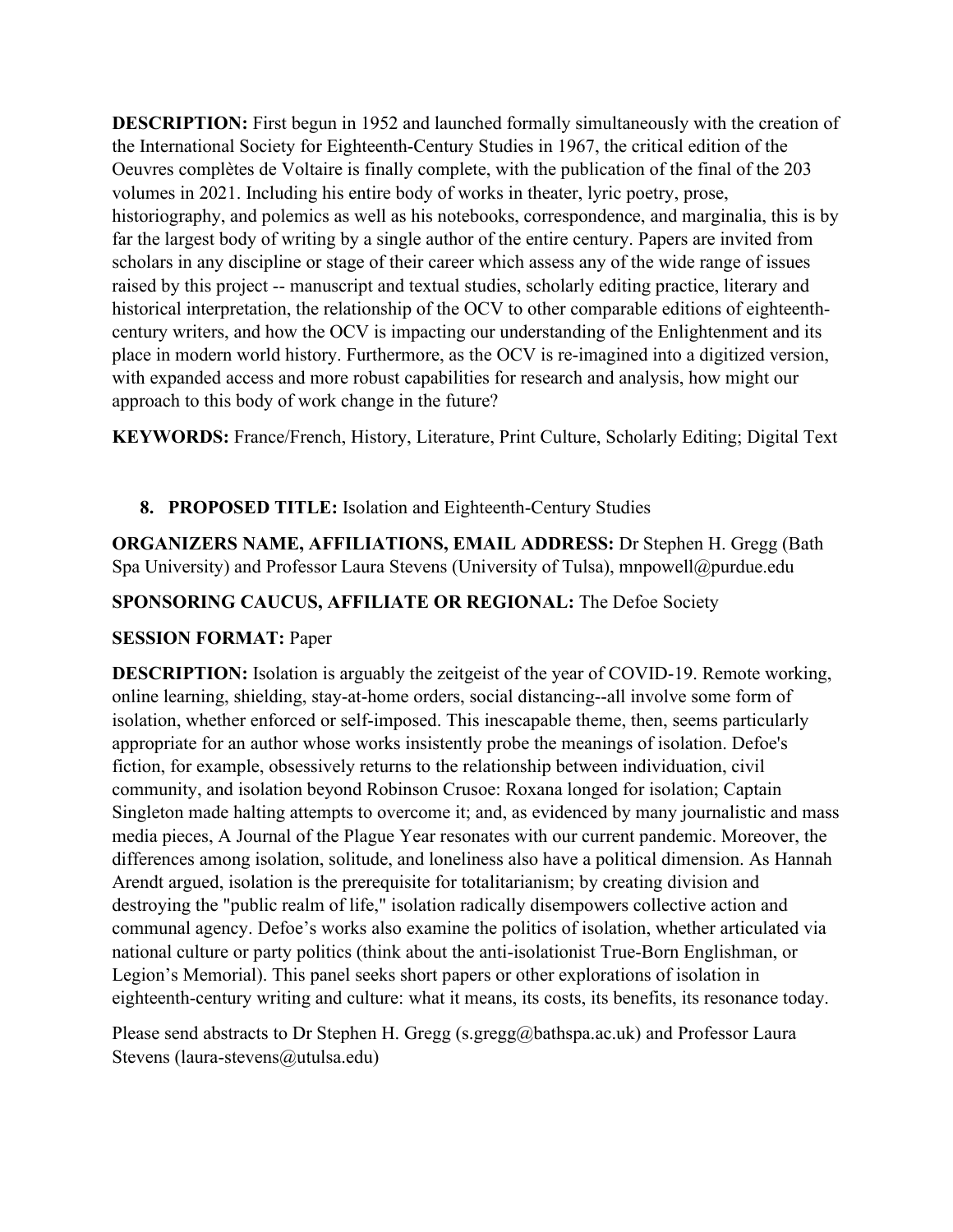**KEYWORDS:** Art History/Visual Culture, Gender/Sexuality Studies, History, Literature, Print **Culture** 

### **9. PROPOSED TITLE:** Reframing Richardson

**ORGANIZERS NAME, AFFILIATIONS, EMAIL ADDRESS:** Elizabeth Porter, Hostos CUNY, eporter@hostos.cuny.edu

**SPONSORING CAUCUS, AFFILIATE OR REGIONAL:** The Richardson Society (via Emily Friedman)

#### **SESSION FORMAT:** Roundtable

**DESCRIPTION:** This roundtable seeks papers that explore the afterlives and remediations of Samuel Richardson's work. Recent scholarship on Richardson's Clarissa and white supremacy (Kerry Sinanan) and teaching Pamela in the age of #MeToo (Leah Grisham), for example, uses the grammars and vocabulary of the present to show the continuities between the eighteenth century and today. Papers that engage with or build on such interpretative frameworks are welcome. Also of interest are discussions of contemporary reframings and adaptations of Richardson's work, such as the "post-modern artist's book" take on Clarissa by Nicholas D Nace called Catch-words (2018) and Martin Crimp's play When We Have Sufficiently Tortured Each Other: Twelve Variations on Samuel Richardson's Pamela (2019). In considering the ways we reframe Richardson in the present, papers might also address the impact of social media on our reading practices and scholarly communities, as seen with the Twitter hashtag #Clarissa2020.

**KEYWORDS:** Britain/English, Gender/Sexuality Studies, Literature

# **10. PROPOSED TITLE:** Quarrels of Inoculation

**ORGANIZERS NAME, AFFILIATIONS, EMAIL ADDRESS:** Pierre Saint-Amand, Yale University, ribloom@ufl.edu

**SPONSORING CAUCUS, AFFILIATE OR REGIONAL:** SECFS (Society for 18th-century French Studies)

#### **SESSION FORMAT:** Paper

**DESCRIPTION:** This panel invites papers on the controversies surrounding the question of inoculation in the eighteenth century. To what extent is inoculation an ideal locus for reexamining the question of Enlightenment and its heritage? Perspectives may be historical, medical, literary and may involve different voices: the opposing camps of partisans and antiinoculists, savants and uninformed voices, doctors and patients. Topics that might be considered include the various myths associated with the experimental procedure: debates around science and progress, enlightenment and superstition. The question of inoculation opens up global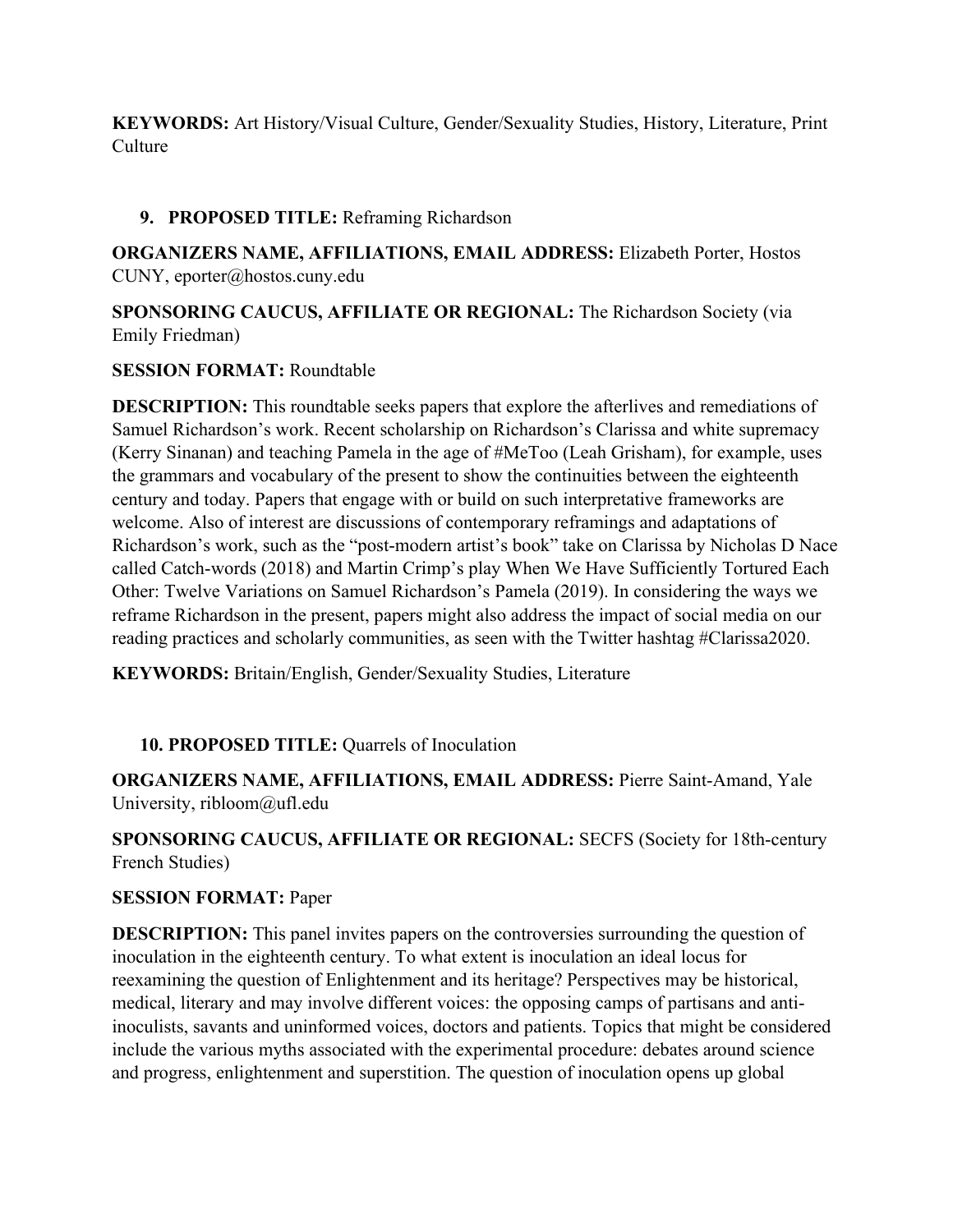considerations involving European and the colonial populations as well as a politics of health, perceptions of death, human survival, and life.

Ce panel invite des présentations sur les controverses qui ont entouré la question de l'inoculation au XVIIIe siècle. L'inoculation est-elle d'ailleurs un lieu idéal d'interrogation des Lumières et de son héritage. Les perspectives peuvent être historiques, médicales, ou littéraires et impliquer les camps opposés: partisans et anti-inoculistes, savants et mécréants, médecins et patients. Les sujets peuvent considérer les mythes associés à la fameuse opération, les débats impliquant la science et le progrès, les lumières et les croyances. La question de l'inoculation s'étend à une perspective globale qui prend en considération les populations européennes et coloniales, ainsi qu'une une politique de la santé concernant la vie, la mort, et la survie des humains.

**KEYWORDS:** Europe, France/French, History, Literature

**11. PROPOSED TITLE:** "Transformation, Idealization, Animation: Contemporary Perspectives on the Pygmalion Myth"

**ORGANIZERS NAME, AFFILIATIONS, EMAIL ADDRESS:** Jennifer Vanderheyden Marquette University, jennifer.vanderheyden@marquette.edu

# **SPONSORING CAUCUS, AFFILIATE OR REGIONAL:** New Lights Forum

# **SESSION FORMAT:** Paper

**DESCRIPTION:** The Walters Art Museum in Baltimore holds Falconet's renowned sculpture Pygmalion and Galatea. According to the museum's website, "This statue is very likely the one exhibited by the artist at the Salon of 1763 (in Paris). Pygmalion is depicted in rapturous amazement at the feet of his love object, a nude sculpture, just at the moment when it is given life by Venus, the goddess of love." This panel invites interdisciplinary proposals that consider the enduring influence of the Pygmalion myth from a contemporary perspective. In all disciplines one encounters love and its idealization, disappointment of imperfections, animation of the inanimate, transformations of the allegory, the aesthetics of mimesis… to name only a few. For example, in his Salon of 1763, Denis Diderot praises Falconet for his animation of Pygmalion, but continues with a critique and proposal of another version of the statue that would be even more lifelike. Diderot's theories of this animation (including his proposal that one can consume marble by pulverizing it, mixing the powder with soil and compost, then sowing vegetables that will be consumed) continue to engage dialogue, as do other reworkings of the Pygmalion story.

**KEYWORDS:** Europe, North America, Art History/Visual Culture, History, Literature

# **12. PROPOSED TITLE:** Irish Writing in the Early Atlantic

**ORGANIZERS NAME, AFFILIATIONS, EMAIL ADDRESS:** Scott Breuninger, Virginia Commonwealth University, breuningersc@vcu.edu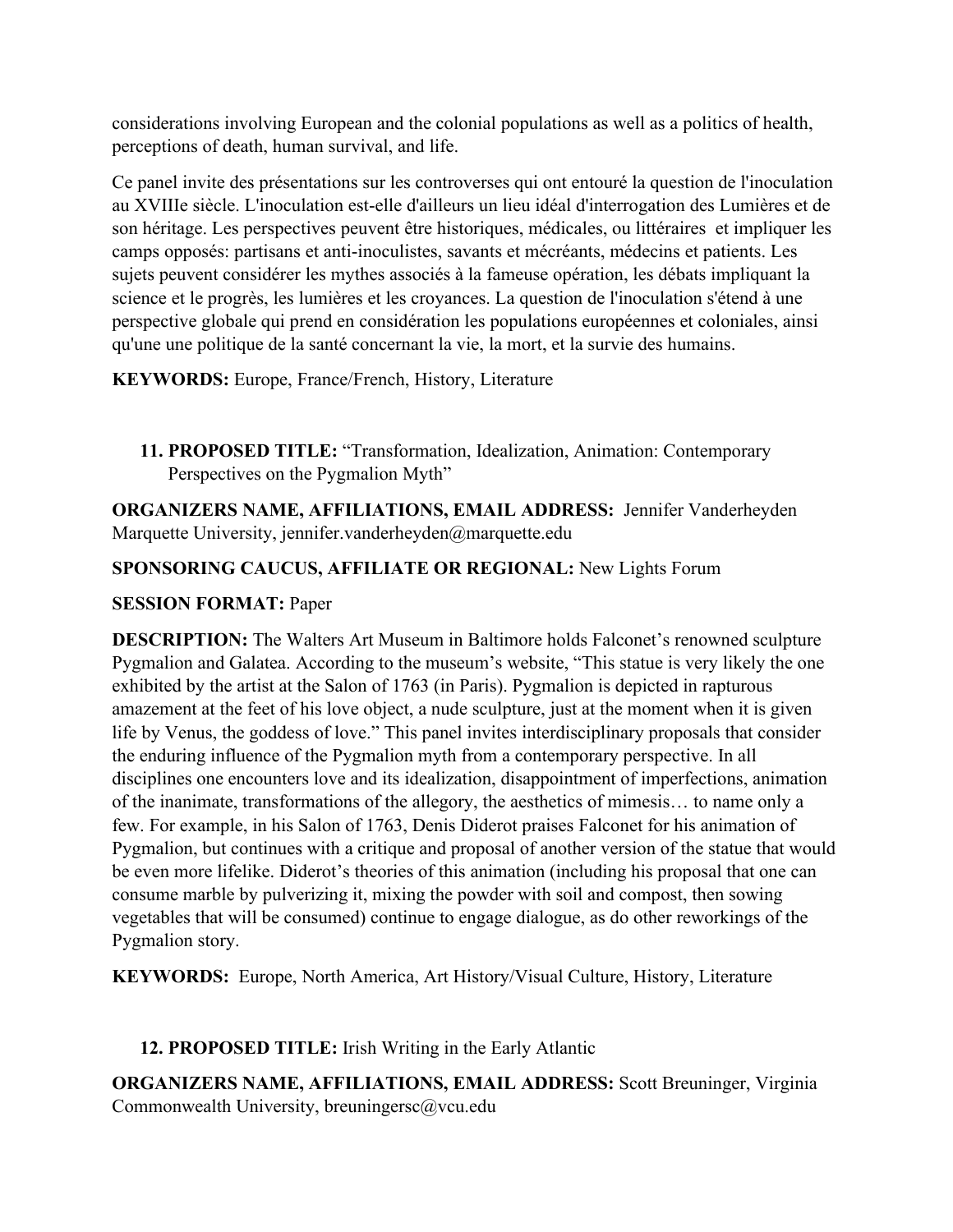### **SPONSORING CAUCUS, AFFILIATE OR REGIONAL:** Irish Caucus

#### **SESSION FORMAT:** Paper

**DESCRIPTION:** During the eighteenth century, Ireland's position within the emerging British Empire was fraught with tension. The nation's economy faced a number of internal and external challenges that hampered the growth of national wealth and the social and religious inequalities codified into the legal system governing the island raised serious problems of political representation. These issues shaped the popular and literary imaginations of Irish writers, especially among those men and women who left Ireland to seek their fortunes within the Atlantic World. Moreover, those Irish that remained in the country or emigrated elsewhere were galvanized by the political change in the Atlantic world. This panel welcomes papers that explore the Irish writing within the social, literary, economic, and/or political contexts of the eighteenth-century Atlantic World (especially North America), as well as proposals that address the nature and dissemination of Irish books during this period.

**KEYWORDS:** Britain/English, Caribbean, North America, History, Race and Empire

### **13. PROPOSED TITLE:** Irish Legacies of the 18th Century

**ORGANIZERS NAME, AFFILIATIONS, EMAIL ADDRESS:** Scott Breuninger, Virginia Commonwealth University, breuningersc@vcu.edu

### **SPONSORING CAUCUS, AFFILIATE OR REGIONAL:** Irish Caucus

#### **SESSION FORMAT:** Paper

**DESCRIPTION:** During the eighteenth century, Ireland faced a number of internal and external challenges that were acerbated by the social inequalities codified into the legal system governing the island. These issues shaped popular and literary understandings of civility, sociability, and associational life within Ireland and helped frame how those across the Irish Sea viewed the Irish. Furthermore, the position of Ireland in the emerging British Empire, especially following the 1707 Act of Union, also called into question the nature of Irish identity and community. While faced with these circumstances, many Irish figures took actions and positions that left an indelible stain upon their legacies within Ireland (and beyond). This panel welcomes papers that explore the social, literary, economic, and/or political legacies of eighteenth-century Irish figures in the current day, paying particular attention to how our understanding of these figures has changed within recent scholarship.

**KEYWORDS:** Britain/English, Gender/Sexuality Studies, History, Literature, Race and Empire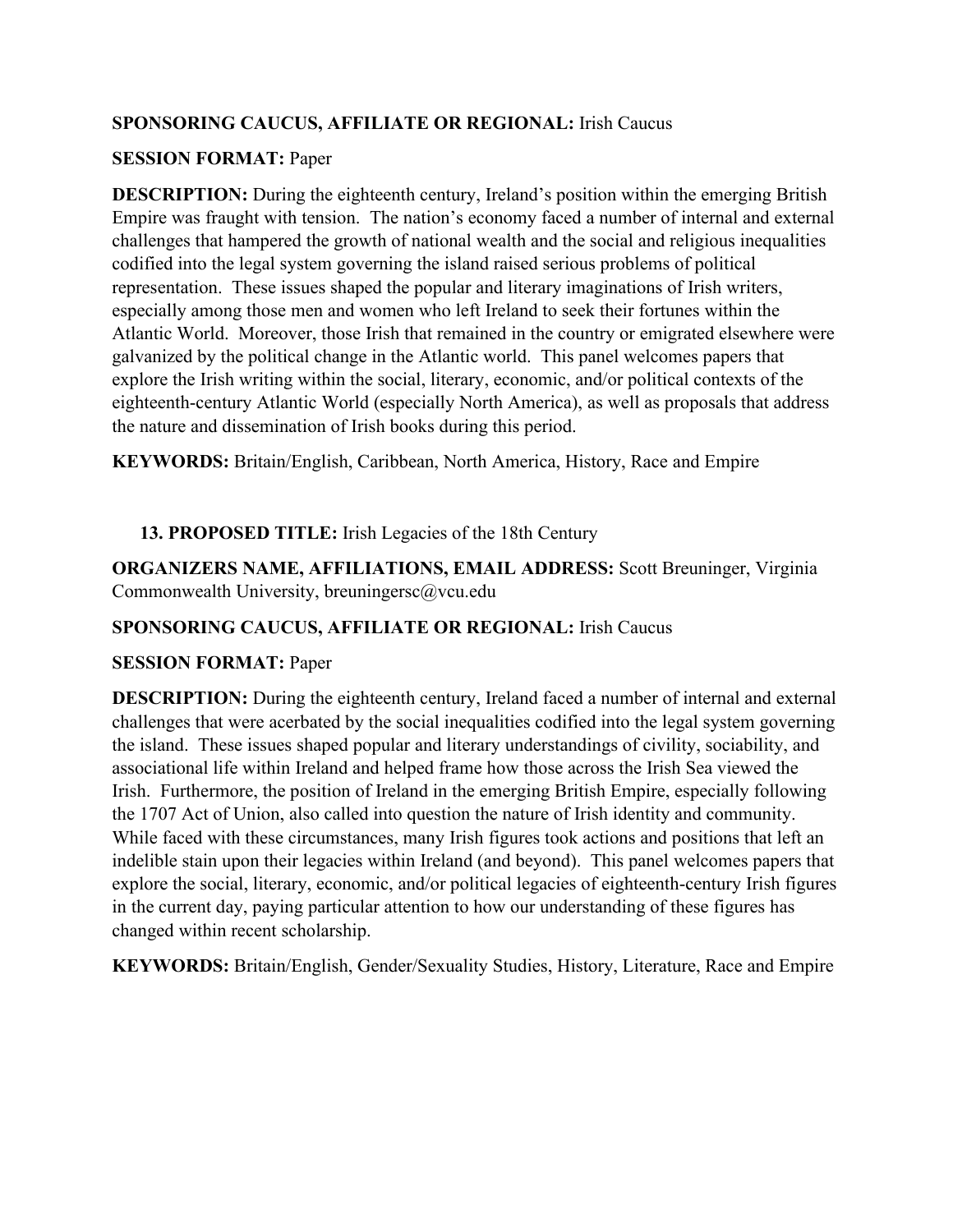**14. PROPOSED TITLE:** Visions of Empire: An Interdisciplinary Roundtable / Visions de l'Empire: Une Table Ronde Interdisciplinaire

**ORGANIZERS NAME, AFFILIATIONS, EMAIL ADDRESS:** Christy Pichichero, George Mason University, ribloom@ufl.edu

**SPONSORING CAUCUS, AFFILIATE OR REGIONAL:** SECFS (Society for 18th-century French Studies)

#### **SESSION FORMAT:** Roundtable

**DESCRIPTION:** The Society for Eighteenth-Century French Studies invites proposals for a roundtable discussion interrogating our scholarly approaches to envisioning French empire during the eighteenth century. What have recent studies and methodological innovations allowed us to visualize regarding the different dimensions of the French imperial project and the experiences of imperialized peoples in the Americas, Africa, South Asia, and elsewhere? What limitations in scholarly approaches—theoretical, disciplinary, linguistic, archival, etc.—must be overcome and how might we foster progress? How can these considerations regarding visions of empire inform and enhance our teaching? Perspectives engaging African diasporic studies, Indigenous studies, South Asian Studies, digital humanities, the performing arts, art history, the history of science, material, military, economic, political history, and other fields of inquiry are most welcome.

La SECFS sollicite l'envoi de propositions pour une discussion des approches scientifiques à la visualisation de l'empire français au XVIIIe siècle. Qu'avons nous appris des recherches récentes, des innovations méthodologiques, qui nous permettent de mieux visualiser les dimensions du projet impérial français ainsi que les expériences des « impérialisé.e.s » en Amérique, Afrique, l'Inde, et ailleurs ? Quelles sont les limitations—théorétiques, disciplinaires, linguistiques, archivistiques, et autres—que l'on doit surmonter pour mieux visualiser les phénomènes de l'empire? Comment ces considérations sur la visualisation et l'empire peuventelles façonner et enrichir l'enseignement? Nous encourageons des perspectives sur la visualisation venant d'autres disciplines comme par exemple l'étude de la diaspora Africaine, des Premières Nations/Amérindien.e.s, des Indien.ne.s, des humanités numériques, des arts du spectacle, des beaux-arts/arts plastiques, l'histoire scientifique, matérielle, militaire, économique, et d'autres champs d'enquête.

**KEYWORDS:** Asia/Africa/Latin America, Caribbean, France/French, Race and Empire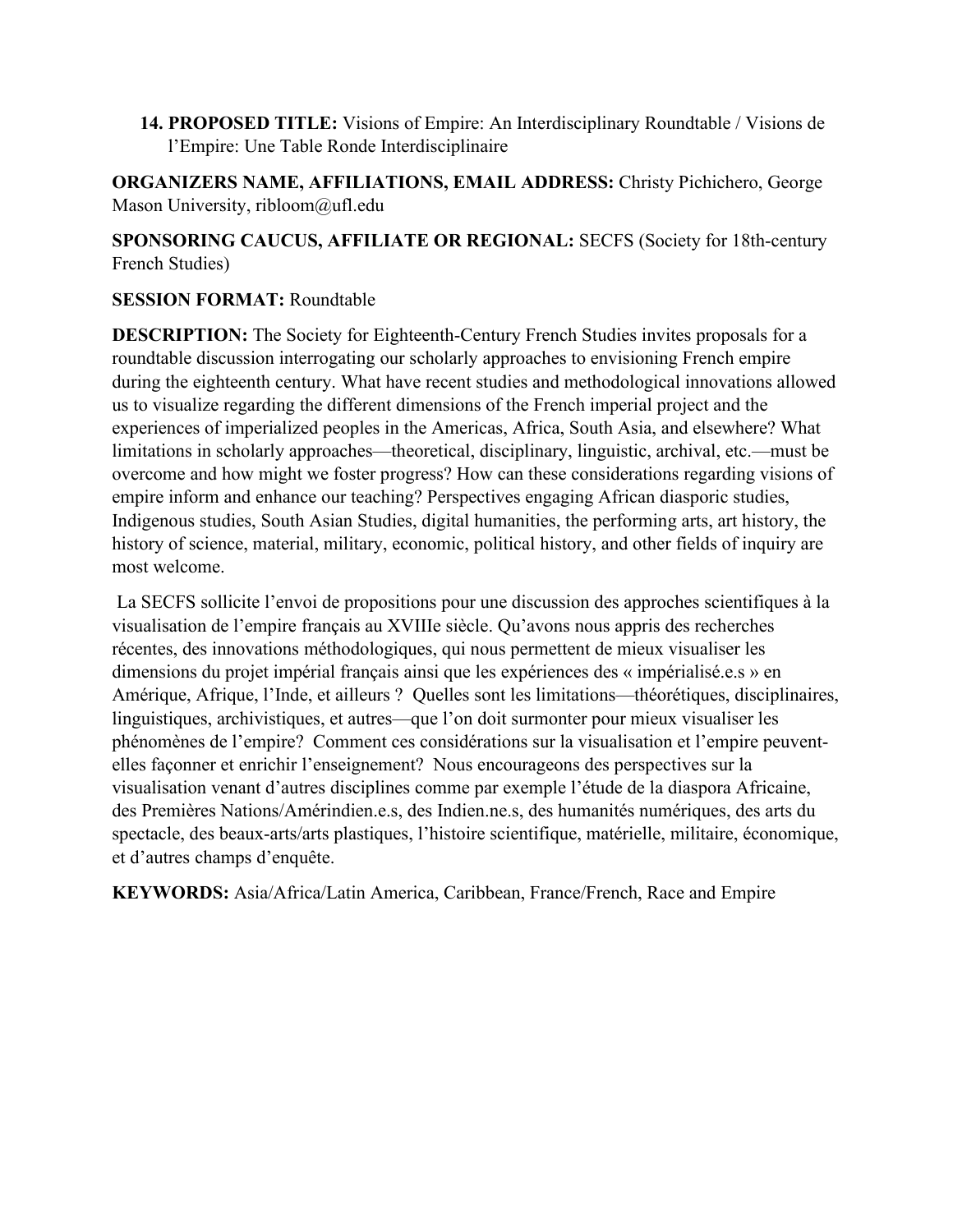#### **15. PROPOSED TITLE:** Grievances in Rousseau / Doléances chez Rousseau

**ORGANIZERS NAME, AFFILIATIONS, EMAIL ADDRESS:** Ourida Mostefai, Brown University, Ourida\_Mostefai@brown.edu

### **SPONSORING CAUCUS, AFFILIATE OR REGIONAL:** Rousseau Association

### **SESSION FORMAT:** Paper

**DESCRIPTION:** This panel invites papers on any aspect of the question of grieving in the works of Jean-Jacques Rousseau. We welcome papers that explore the themes of injustice and restorative justice, affects of resentment and fear, the interrelation of forgiveness, memory and injury. Among topics to be considered: the voicing or silencing of grievances, responses to injury, and modes of protest. Panelists may include discussions of contemporary theoretical frameworks that shed light on the procedures and discourses of grievances in Rousseau. In keeping with the traditions of the Rousseau Association, papers in English and/or in French and approaches from all disciplines are welcome.

**KEYWORDS:** France/French, Literature

**16. PROPOSED TITLE:** Practical strategies for reading against the archival grain

**ORGANIZERS NAME, AFFILIATIONS, EMAIL ADDRESS:** Ashley Cataldo, American Antiquarian Society, acataldo@mwa.org

**SPONSORING CAUCUS, AFFILIATE OR REGIONAL:** American Antiquarian Society

# **SESSION FORMAT:** Roundtable

**DESCRIPTION:** Taking a cue from Marisa Fuentes' Dispossessed Lives, this roundtable will discuss strategies for reading against the archival grain. We will reach out to participants such as Caylin Carbonell (William and Mary PhD, 2020), Wendy Bellion (University of Delaware), and Urvashi Chakravarty (University of Toronto) to engage in discussion by drawing on their own research into early American servants' reading practices, the study of critical race theory and archives, and the material culture of popular entertainment. This roundtable will provide real strategies for researchers to explore unheard voices in existing archives in both early America and England.

**KEYWORDS:** Caribbean, North America, Art History/Visual Culture, History, Print Culture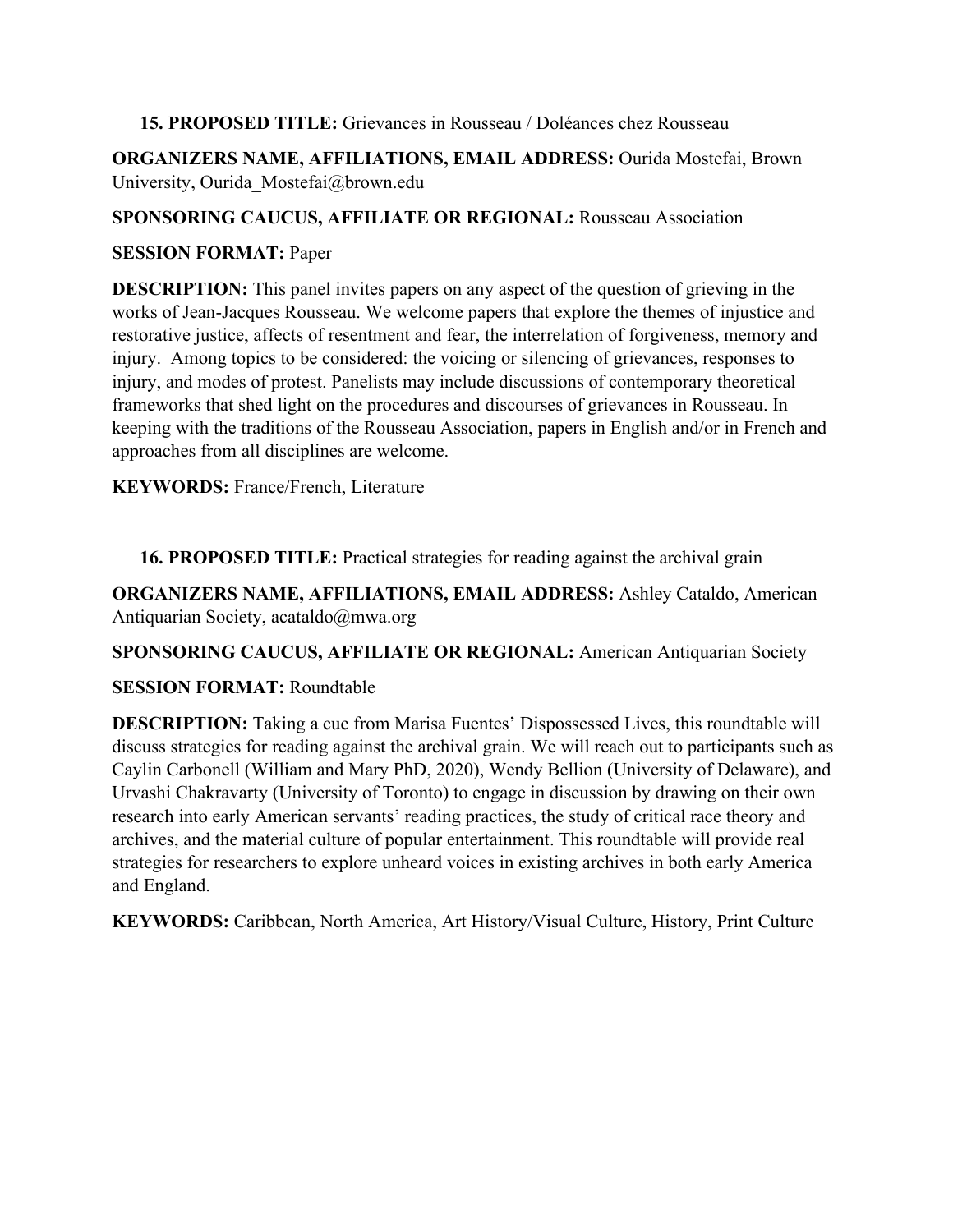**17. PROPOSED TITLE:** Trans\* Before Trans\* in the Eighteenth-Century Archive (Sponsored by the Queer & Trans Caucus)

**ORGANIZERS NAME, AFFILIATIONS, EMAIL ADDRESS:** Margaret Miller (University of California, Davis), mamill@ucdavis.edu

# **SPONSORING CAUCUS, AFFILIATE OR REGIONAL:** Gay & Lesbian Caucus

### **SESSION FORMAT:** Paper

**DESCRIPTION:** As attention to transgender phenomena continues to increase, the need for thoughtfully conceived and ethically executed trans\*archival practices becomes all the more pressing. Yet the very basis of this undertaking relies on a daunting definitional and epistemological challenge (which Eva Hayward and Claire Colebrook have previously taken up): in the context of archives, what counts as transgender? While some historians have rejected the category of transgender to speak of experiences before the mid-twentieth century, others have laid claim to those living gender-non-conforming lives before our contemporary era. What might we find if we look for trans\* before trans\*? We invite shorter papers that offer insights and discussions of methodologies, epistemological delineations, and archival practices that tend to what counts or should count as trans\* within the long eighteenth century. Please send proposals of no more than 250 words as well as a brief biographical statement.

**KEYWORDS:** Gender/Sexuality Studies, History, Literature, Pedagogy, Print Culture

**18. PROPOSED TITLE:** Unsettling Sexuality in the Eighteenth Century (Sponsored by the Queer & Trans Caucus)

**ORGANIZERS NAME, AFFILIATIONS, EMAIL ADDRESS:** Jeremy Chow (Bucknell University), j.chow@bucknell.edu

# **SPONSORING CAUCUS, AFFILIATE OR REGIONAL:** Gay & Lesbian Caucus

# **SESSION FORMAT:** Roundtable

**DESCRIPTION:** This roundtable imagines other queer worlds, outside of a British or continental home, to better flesh out global explorations and conceptions of queerness (as gender, sex, sexuality, etc.). How might we resist notions of colonialism's sexual hegemony--as Joseph Massad, Valerie Traub, Qwo-Li Driskill, and Jasbir Puar teach us--in favor of exploring how other geographies, peoples, and cultures may further develop our grasp of eighteenthcentury queer studies? And how might these worlds invite radical reconsideration of the canons and archives we teach and write within? Please send proposals of no more than 200 words as well as a brief biographical statement.

**KEYWORDS:** Asia/Africa/Latin America, Caribbean, North America, Gender/Sexuality Studies, Race and Empire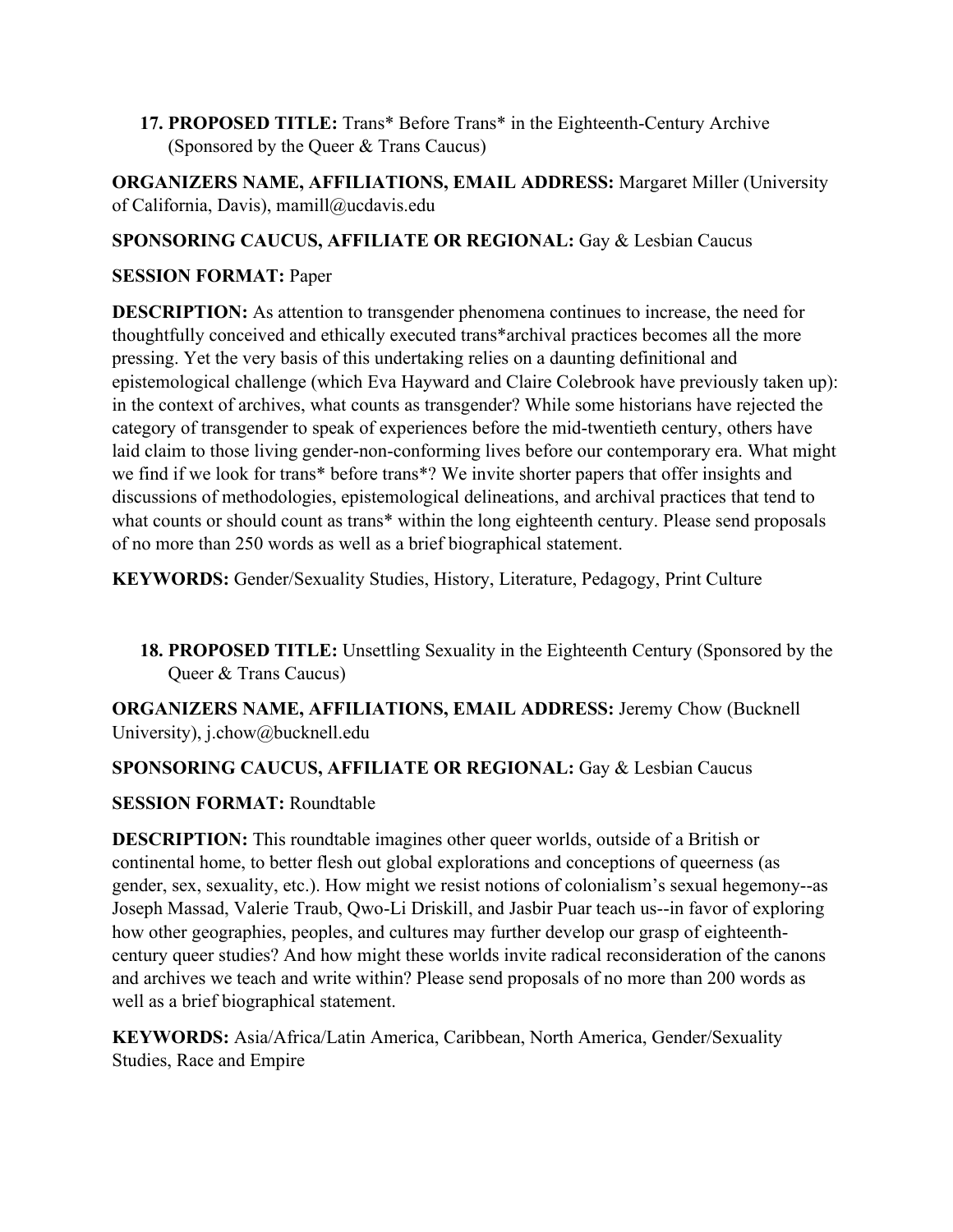#### **19. PROPOSED TITLE:** Book History Beyond the Paywall

**ORGANIZERS NAME, AFFILIATIONS, EMAIL ADDRESS:** Kate Ozment, Cal Poly Pomona, keozment@cpp.edu

### **SPONSORING CAUCUS, AFFILIATE OR REGIONAL:** SHARP

#### **SESSION FORMAT:** Roundtable

**DESCRIPTION:** Book history pedagogy has traditionally been associated with access to rare materials and expensive databases, which is a challenge for those who teach from institutions that have less funding or are geographically distant from robust special collections. This roundtable investigates pedagogical strategies for teaching bibliography, book history, and material culture without paywalled resources or trips to rare book rooms. Potential papers could explore using open-access resources, circulating library books, or textbooks from other courses. Papers might also detail building an inexpensive teaching library of eighteenth-century materials or even thrifted paperbacks or discuss how to structure critical making exercises with household items or easily obtainable objects. The goal of the roundtable is to examine how "book history on a budget" can still be a robust and engaging experience for students, and presenters are encouraged to center practical advice and replicable exercises. The roundtable format should allow for robust discussion of pedagogical strategies.

We encourage proposals from diverse constituencies including librarians, instructional faculty, book artists, graduate students, community college faculty, and ECRs. All disciplines and approaches to the teaching of material books are welcome. Proposers need not be members of SHARP to submit, but panelists must be members of both ASECS and SHARP to present. For questions about SHARP membership, please direct inquiries to Eleanor F. Shevlin, SHARP liaison to ASECS, at eshevlin@wcupa.edu.

**KEYWORDS:** Pedagogy, Print Culture

**20. PROPOSED TITLE:** Territoriality, language, and power in the 18th-Century Ibero-American world

**ORGANIZERS NAME, AFFILIATIONS, EMAIL ADDRESS:** Catherine Jaffe, Texas State University, Karen Stolley, Emory University, cj10@txstate.edu

**SPONSORING CAUCUS, AFFILIATE OR REGIONAL:** Ibero-American Society for Eighteenth-Century Studies

#### **SESSION FORMAT:** Paper

**DESCRIPTION:** Nobel Prize winner and 20th-century poet Czeslaw Milosz famously wrote that "language is the only homeland." In the eighteenth-century Iberian world, a world made by European imperialism and colonialism in Africa, Asia, and the Americas, language had a complex relationship to home and homeland. It both made community for people who found themselves far from their birthplaces and excluded from that community the overwhelming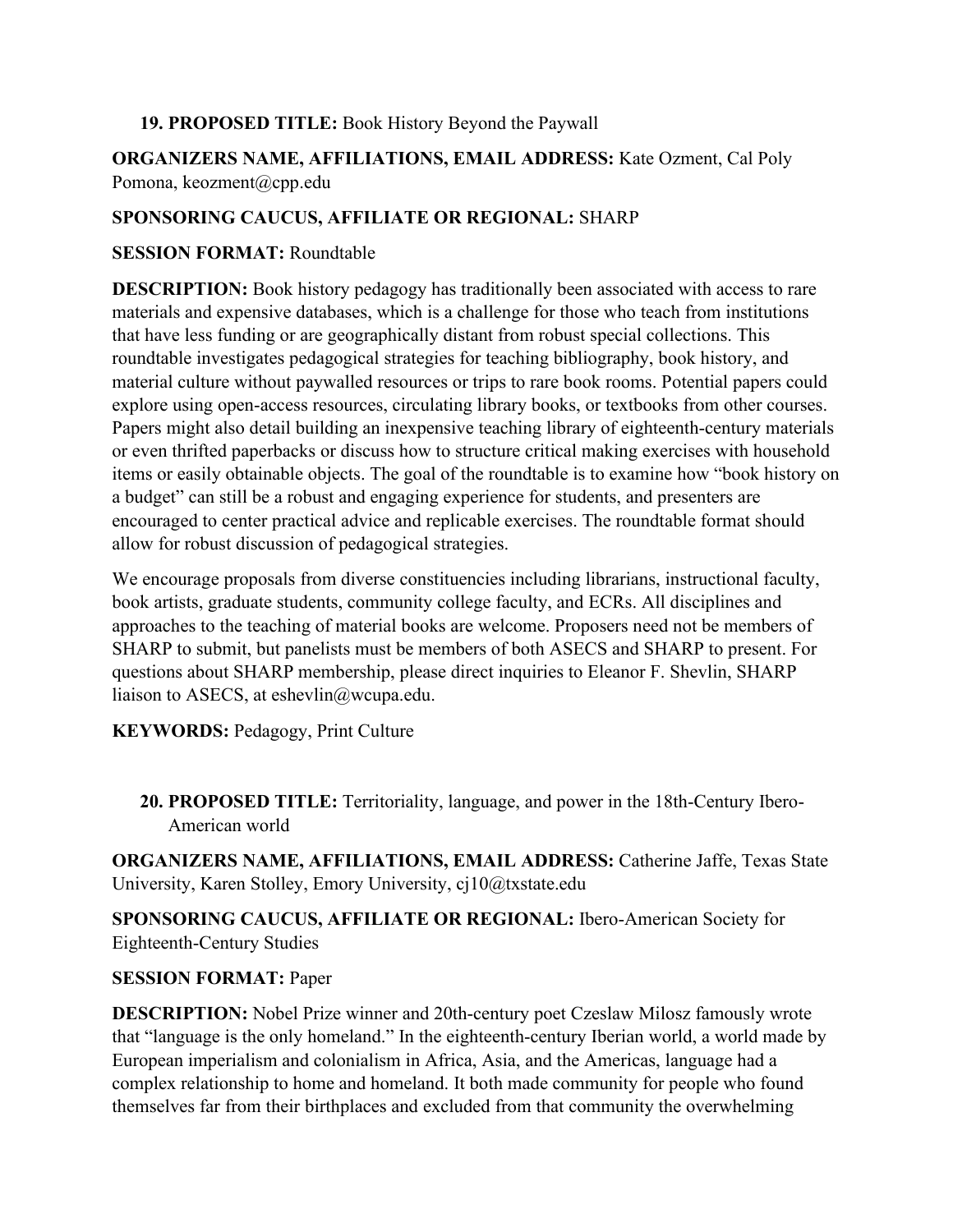majority of colonial populations. This panel invites papers from all fields that interrogate the relationship between language, land (space, place, belonging), and territoriality (sovereignty, possession, ownership) in the lands governed by Spain and Portugal in the long eighteenth century, including language minorities in the Iberian peninsula (Catalonia, Andalucía), Latin America (Indigenous, bozal, and creole languages), and the United States, where Spanish operates in different spaces and contexts as a colonizing and colonized language. 200 word abstract & brief CV to kstolley@emory.edu and cj10@txstate.edu by September 15.

**KEYWORDS:** Asia/Africa/Latin America, Caribbean, Literature, Race and Empire, Spain/Spanish

**21. PROPOSED TITLE:** Tangible Bibliography in Intangible Times

**ORGANIZERS NAME, AFFILIATIONS, EMAIL ADDRESS:** Benjamin Pauley (Eastern Connecticut State University), pauleyb@easternct.edu

**SPONSORING CAUCUS, AFFILIATE OR REGIONAL:** Bibliographical Society of America

# **SESSION FORMAT:** Roundtable

**DESCRIPTION:** The Bibliographical Society of America defines bibliography as "a branch of historical scholarship that examines any aspect of the production, dissemination, and reception of handwritten and printed books as physical objects." For much of 2020 and 2021, however, scholars' and students' access to physical books was severely curtailed as libraries and archives were forced to close to visitors. As libraries and archives gradually reopen to researchers, it seems fitting to reflect on the lessons of a period when the materials we study were physically inaccessible.

1. How have book historians, print culture scholars, and bibliographers adapted their research and pedagogical methods when their access to physical artifacts was limited?

2. What purposes do digital surrogates fulfill or not fulfill? Has increased reliance on these surrogates exposed any gaps in digital collections coverage, or highlighted previously overlooked institutional digitization priorities?

3. What aspects of the physical text become more evident in its absence?

4. What kinds of things will we now rush gratefully back to doing as before?

5. What opportunities do we now see for approaching bibliographical research and teaching differently?

In keeping with the priorities of the BSA's 2020 Equity Action Plan (EAP), we encourage presentations exploring these questions from members of under-represented groups and from scholars with a strong professional practice of engaging with materials created within underrepresented communities. BSA strives to assemble panels that demonstrate and uphold the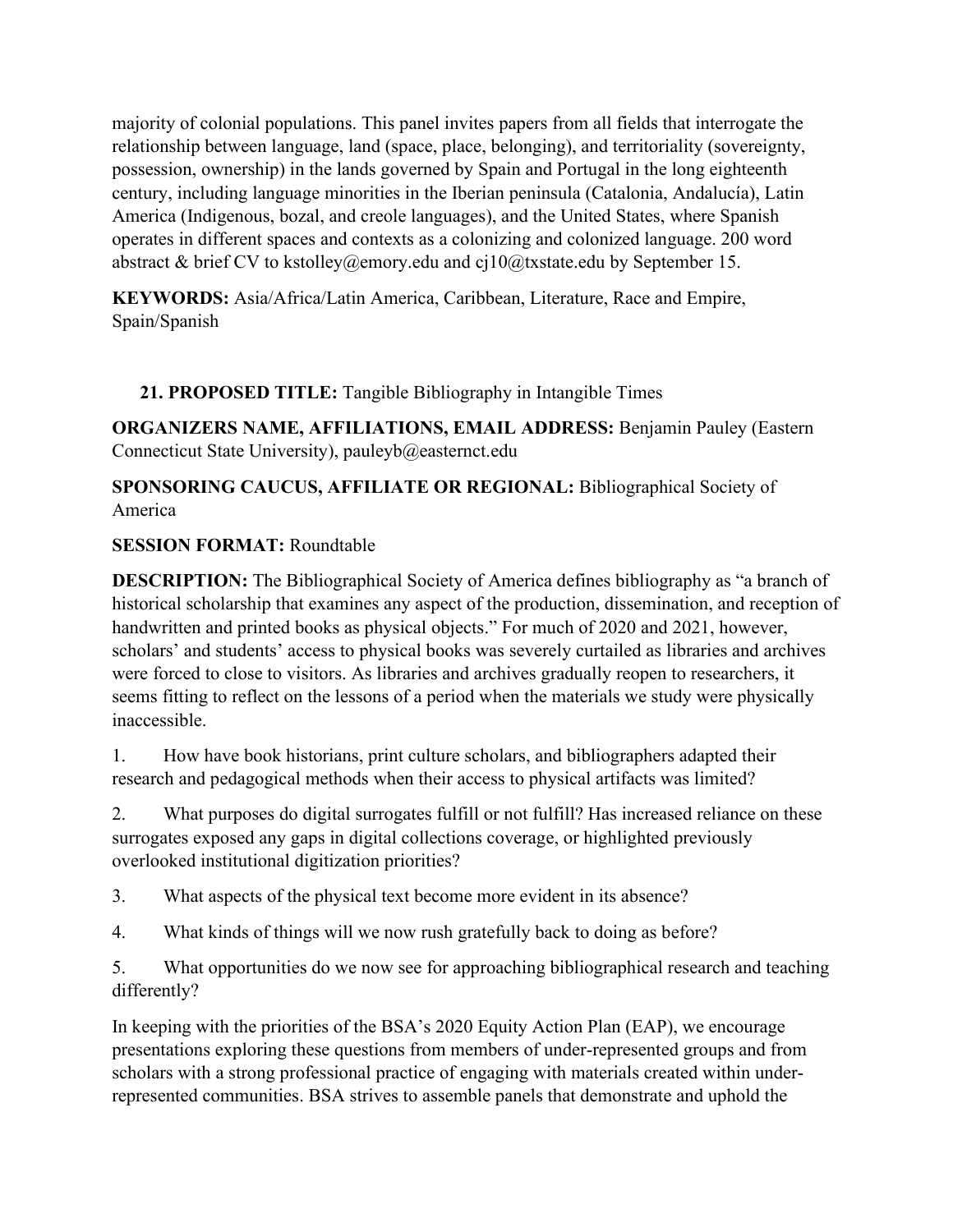Society's values of equity and inclusion in bibliography. For more information, see the EAP at bitly./bsa-eap.

# **KEYWORDS:** Pedagogy, Print Culture, Professional Development, Digital

# **22. PROPOSED TITLE:** Teaching the Global Eighteenth Century

**ORGANIZERS NAME, AFFILIATIONS, EMAIL ADDRESS:** Susan Spencer, University of Central Oklahoma, sharon.smith@sdstate.edu

**SPONSORING CAUCUS, AFFILIATE OR REGIONAL:** Midwestern American Society for Eighteenth-Century Studies

#### **SESSION FORMAT:** Roundtable

**DESCRIPTION:** For this roundtable, we seek presentations on any aspect of teaching the eighteenth-century within a global context. Presentations might focus on strategies for teaching transcultural and transnational encounters; travel, trade, or colonialism; eighteenth-century world literatures; or any text or set of texts—written, oral, visual, aural, or material—that "globalize" students' engagement with the eighteenth century. We welcome presentations that offer strategies for teaching subject matter that exposes, interrogates, unsettles, decenters, or displaces a Eurocentric worldview. 250-word proposals may be forwarded to Susan Spencer, sspencer@uco.edu.

**KEYWORDS:** Literature, Pedagogy, Race and Empire

#### **23. PROPOSED TITLE:** Mozart in Context

**ORGANIZERS NAME, AFFILIATIONS, EMAIL ADDRESS:** Sarah Eyerly, Florida State University, seyerly@fsu.edu

### **SPONSORING CAUCUS, AFFILIATE OR REGIONAL:** Mozart Society of America

#### **SESSION FORMAT:** Paper

**DESCRIPTION:** In the later eighteenth century, Mozart's music circulated on a global scale, with performances in places as far-flung as Labrador, Russia, China, and British North America, as well as throughout Europe. These broad networks of reception and transmission demonstrate Mozart's cultural and social importance. For this session, we invite contributions that place Mozart and his music into broad geographical, intellectual, social, cultural, and political contexts. Contributions might discuss issues of place, geography, and environment; aesthetics; circulation of music and material culture; patronage and economics; artistic life; reception of Mozart and his legacy; and the diverse contexts in which Mozart's music was performed and heard. We especially encourage proposals that reflect the vitality and breadth of existing scholarship on and around Mozart, and which point towards future research possibilities. Presentations by graduate students and junior scholars are warmly encouraged.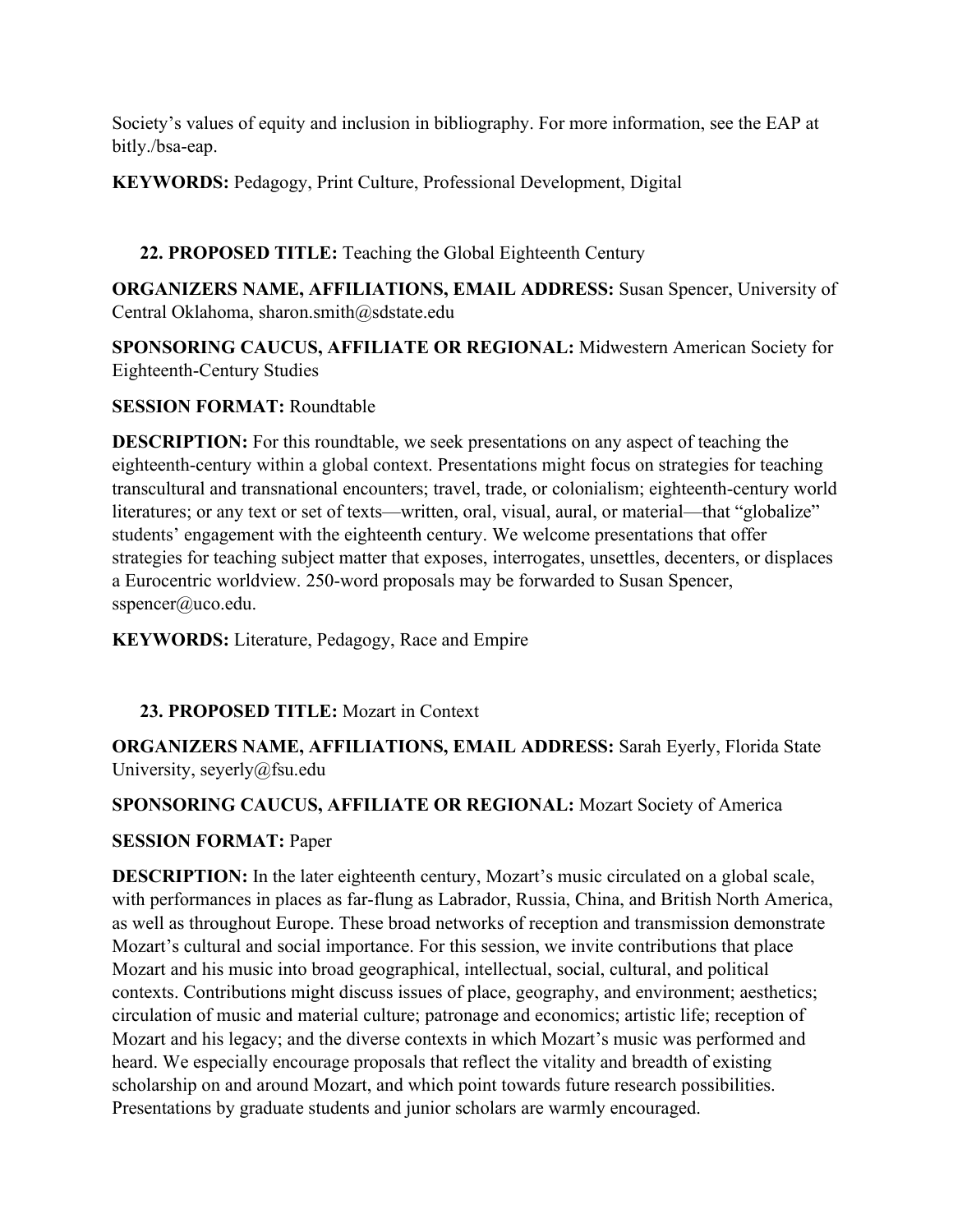#### **KEYWORDS:** Asia/Africa/Latin America, Europe, North America, Performing Arts, Music

**24. PROPOSED TITLE:** Vast Early Eighteenth Century: Materials, Methods, Motives

**ORGANIZERS NAME, AFFILIATIONS, EMAIL ADDRESS:** Ana Schwartz, University of Texas at Austin, ana.schwartz@utexas.edu

**SPONSORING CAUCUS, AFFILIATE OR REGIONAL:** Society of Early Americanists

### **SESSION FORMAT:** Roundtable

**DESCRIPTION:** This panel brings together scholarship that focuses on literary and cultural production by individuals and communities beyond the North Atlantic littoral. This conversation is inspired by recent turns in the study of early American history, seeking out a "vaster" geographic scope than early Americanists have tended over the past century to favor. It's furthermore inspired too by the recent flourishing of Caribbean Studies, Hemispheric Studies, Black Studies and Indigenous studies as well as by the methodological autocritique that these fields have inaugurated. One reason the North Atlantic has been overrepresented in the scholarship on the long eighteenth century is because the Europeans who aspired materially to control the globe did so not simply through brute force, but also through generating powerful, but subtle epistemological norms—including, importantly, the elevation of the forms of writing of which they produced a great deal. But there were other ways to communicate ideas, both horizontally and through time. When we look beyond the conventional sites of eighteenthcentury study, we find not only new modes of being with other people, new modes of reading texts, and new modes of developing ideas, but we also find the opportunity to reassess and revise the disciplinary givens we bring to research, and perhaps, reassess our own relationships to these pasts. Participants are invited to share a text, a passage, or a historical problematic that invites speculation on how broader, vaster scopes of attention might upend and transform our disciplinary norms.

**KEYWORDS:** Asia/Africa/Latin America, Caribbean, History, Literature, Race and Empire

# **25. PROPOSED TITLE:** Diversity in Italy in the 18th Century

**ORGANIZERS NAME, AFFILIATIONS, EMAIL ADDRESS:** Adrienne Ward - University of Virginia, aw7h@virginia.edu

# **SPONSORING CAUCUS, AFFILIATE OR REGIONAL:** Italian Studies Caucus

# **SESSION FORMAT:** Paper

**DESCRIPTION:** More than most other geo-political entities in Europe and the Americas, the Italian peninsula embodied diversity in its very makeup: 11+ different states over the greater part of the eighteenth century. This panel explores all forms of (human) diversity in the Italian states, and the degrees to which difference was or wasn't valued. Diversity may be construed in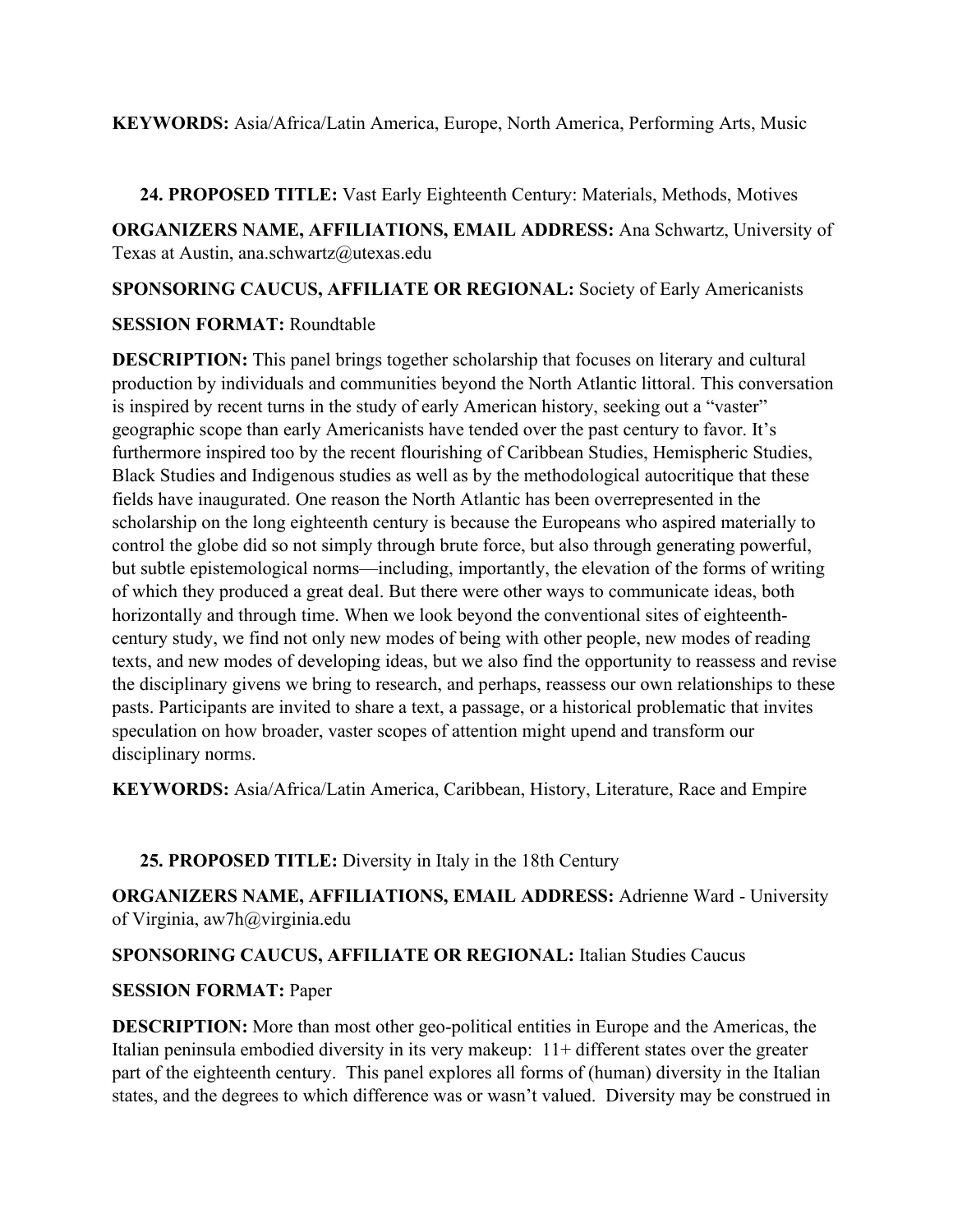terms of sovereign allegiance, religious affiliation, social rank, gender belonging, profession/trade, and racial category. Political/national diversity abounded as Italian states were subject to different ruling factions or influence (French in Parma, Austro-Hungarians in Lombardy and Tuscany, Spanish in Naples) and as Grand Tourists (British, American and Italians themselves) and others crisscrossed Italy in the travel rage. The worship of encyclopedic knowledge-structuring led to elaborate systems of human classification and categorization; readers of all stripes consulted treatises that articulated intricate typologies of inner character. How did individuals and collectives differentiate the beings around them and how did they regard the idea of variety or mixture in their constituents and/or in society? Which institutions held fast to entrenched divisions and hierarchies, and which showed greater tolerance of or even desire for variance, intermingling and inclusion? Papers welcome that consider attitudes toward diversity in its many manifestations, e.g. in marriage, faith congregations, any and all marketplaces and kinds of commerce, slavery and servitude customs, and literary/artistic realms.

**KEYWORDS:** Europe, History, Literature, Race and Empire, diversity

**26. PROPOSED TITLE:** Opera, Theater, Women, and Celebrity in Eighteenth-Century Italy

**ORGANIZERS NAME, AFFILIATIONS, EMAIL ADDRESS:** Margaret Butler - University of Wisconsin-Madison, mrbutler@wisc.edu

**SPONSORING CAUCUS, AFFILIATE OR REGIONAL:** Italian Studies Caucus

# **SESSION FORMAT:** Paper

**DESCRIPTION:** Recent work in celebrity studies has taught us much about the networks that undergirded eighteenth-century celebrity culture: the dialogue among social groups, modes and conventions of spectatorship, and mechanisms of publicity, to name a few key components. While we are gaining a clearer understanding of these systems as they pertain to Enlightenmentera England and France, in particular, we have but a hazy view of their Italian counterparts. With regard to opera, apart from studies on the castrato and his public, our view is dimmer still. How did women in Italian opera and spoken theater contribute to eighteenth-century celebrity culture, in terms of performance, creation, reception, patronage, or other modes of production or consumption? Do women's roles and functions in Italian spoken theater intersect with those of opera in this period, and if so, how? This session seeks contributions that interrogate the roles of women in eighteenth-century Italian drama, whether sung or spoken, the meanings of those roles, and what implications those roles might have had for the understanding—and creation—of celebrity as a concept on the part of listeners, readers, and other communities.

**KEYWORDS:** Europe, Art History/Visual Culture, Gender/Sexuality Studies, Literature, Performing Arts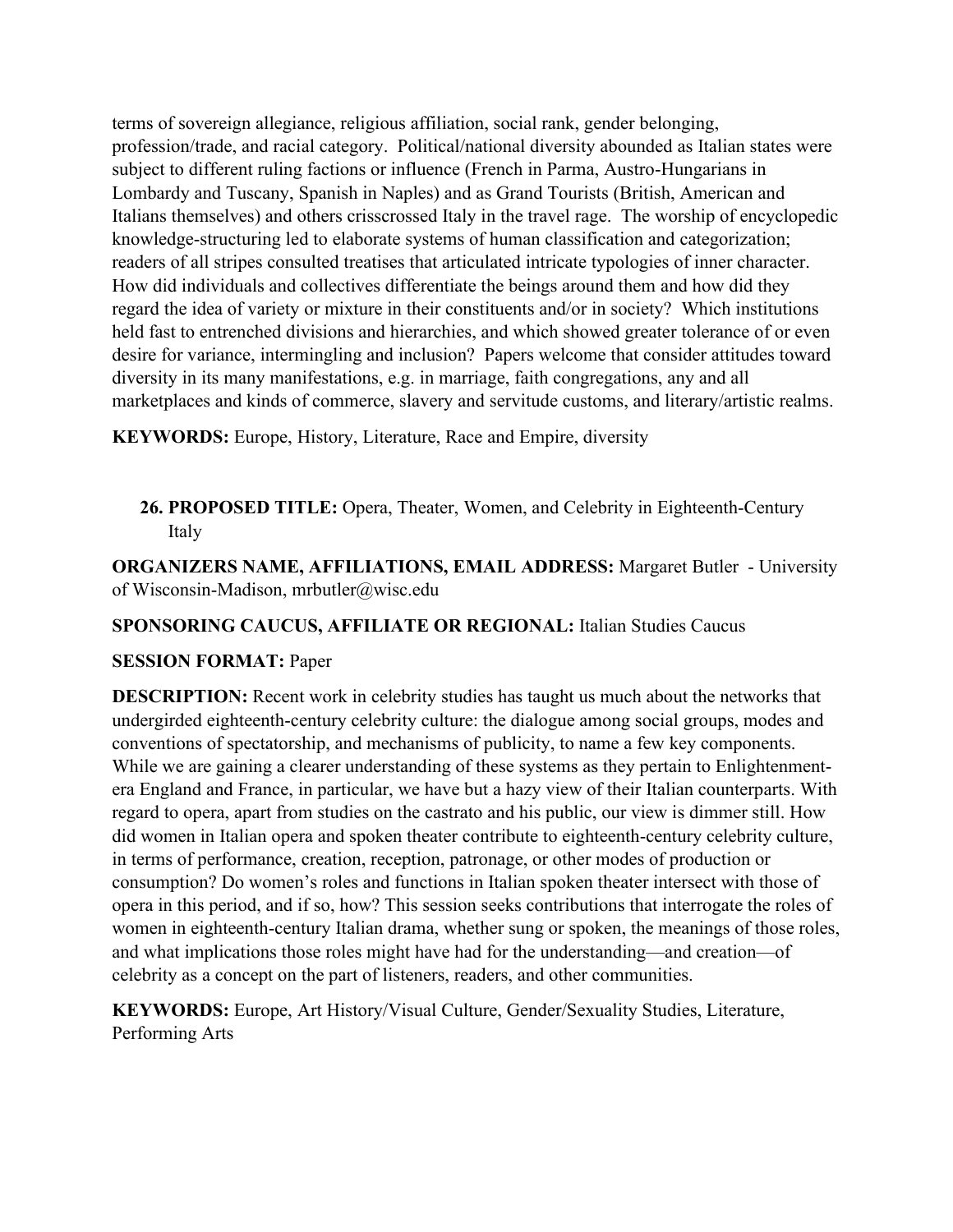#### **27. PROPOSED TITLE:** Wikipedia Edit-A-Thon

**ORGANIZERS NAME, AFFILIATIONS, EMAIL ADDRESS:** Collin Jennings, Miami University, jenninc@miamioh.edu

**SPONSORING CAUCUS, AFFILIATE OR REGIONAL:** Digital Humanities Caucus

**SESSION FORMAT:** Wikipedia editing workshop

**DESCRIPTION:** The ASECS Digital Humanities Caucus invites proposals for supporting a Wiki Edit-A-Thon focused on creating and expanding Wikipedia entries for marginalized figures and groups of the eighteenth century. Proposals may come from either scholars with experience editing Wikipedia entries or from scholars with plans for expanding particular entries. Speakers will prepare brief presentations ( $\sim$ 5 minutes) on best practices or plans for editing Wikipedia entries, and the majority of the session will consist of attendees contributing to eighteenthcentury entries. Although the Edit-A-Thon during the session will be relatively short, we will also set a goal for the number of entries to be created or expanded over the course of the entire conference. Please send brief proposals, including your experience in editing Wikipedia entries or plans for expanding particular entries, to Collin Jennings (jenninc@miamioh.edu).

**KEYWORDS:** History, Literature, Pedagogy, Digital Humanities

**28. PROPOSED TITLE:** Centering Marginalized Voices in Digital Humanities Projects

**ORGANIZERS NAME, AFFILIATIONS, EMAIL ADDRESS:** Mattie Burkert, University of Oregon, asecsdh@gmail.com

**SPONSORING CAUCUS, AFFILIATE OR REGIONAL:** Digital Humanities Caucus

# **SESSION FORMAT:** Roundtable

**DESCRIPTION:** How can scholars use digital tools, ranging from databases, to digitization, to visualization, to center marginalized voices of the eighteenth century? To what extent can new methods produce new perspectives on the figures and groups of the period? We seek proposals describing DH projects that have foregrounded marginalized voices of the eighteenth century. The projects can be at any stage of development, from planning to completion, but the speakers should be able to share concrete steps they took for centering underrepresented groups in their projects. These might include using digital research techniques for discovering under-researched figures, or they might entail using publication and exhibition platforms for representing projects designed around such figures. Please send brief proposals, describing what aspect of your project you would like to present in a roundtable format, to Mattie Burkert (mburkert@uoregon.edu).

**KEYWORDS:** Gender/Sexuality Studies, Race and Empire, Digital Humanities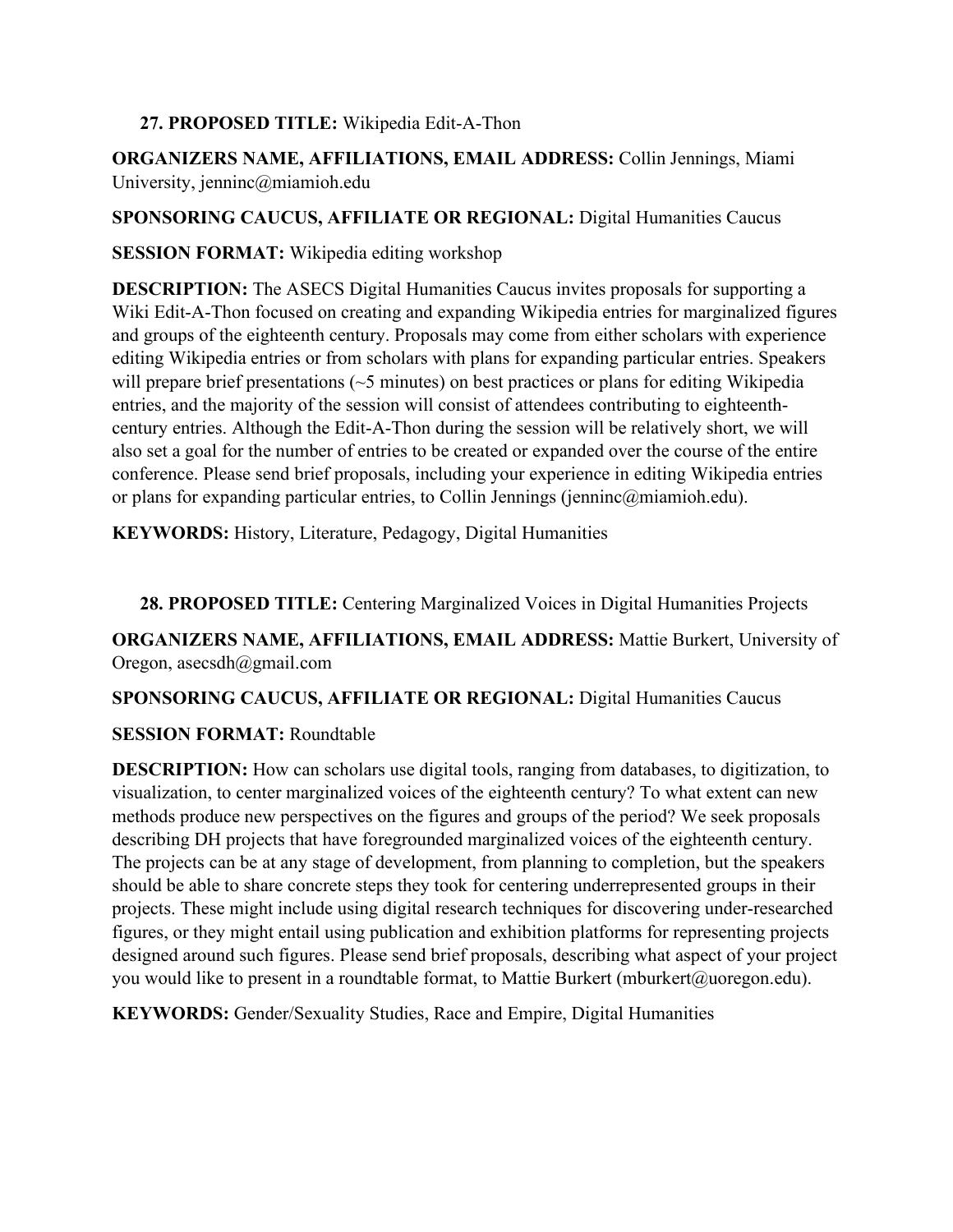#### **29. PROPOSED TITLE:** Women Performing Empire

**ORGANIZERS NAME, AFFILIATIONS, EMAIL ADDRESS:** Angelina Del Balzo (Bilkent University) and Willow White (McGill University), dcpayne@american.edu

# **SPONSORING CAUCUS, AFFILIATE OR REGIONAL:** Theatre and Performance Caucus (TaPS)

### **SESSION FORMAT:** Paper

**DESCRIPTION:** Female playwrights and performers in London capitalized on the popularity of dramas set in the East and the so-called New World. Featuring spectacular set designs and elaborate costumes, these plays provided an opportunity for innovations in stage technologies. Productions such as The Siege of Rhodes ramped up the status of the actress and evoked a sense of the global eighteenth century. Off stage, women adopted turbans and other eastern ornamentations for portraiture, subversively presenting themselves as cosmopolitan citizens of the empire even as they were denied citizenship at home. How did the empire function as an imaginative and political opportunity for English women? How did women's performances of empire contribute to developing racist visual vocabulary of Orientalism? In what ways do we see continuities between eighteenth-century feminist Orientalism and white feminism in performance today?

**KEYWORDS:** Britain/English, Art History/Visual Culture, Literature, Performing Arts, Race and Empire

#### **30. PROPOSED TITLE:** Animals and Other Non-Human Performers

**ORGANIZERS NAME, AFFILIATIONS, EMAIL ADDRESS:** Fiona Ritchie (McGill University) and Diana Solomon (Simon Fraser University), dcpayne@american.edu

# **SPONSORING CAUCUS, AFFILIATE OR REGIONAL:** Theatre and Performance Caucus (TaPS)

# **SESSION FORMAT:** Paper

**DESCRIPTION:** This panel will consider the rich history of non-human performance on the eighteenth-century stage. From William Penkethman's dancing dogs at Bartholomew Fair in 1707 to the elephant on stage at Covent Garden in 1812 to the equestrian displays at Astley's Amphitheatre, animals were regular performers in both popular entertainment venues and patent theatres. Non-sentient performance developed in conjunction with advances in mechanical computing, natural history, and theatrical technology and against a backdrop of empire that pursued the acquisition and display of the exotic. While Samuel Foote and Charlotte Charke brought satire to London audiences through puppetry, complex automata such as Pierre Jaquet-Droz's "Writer" and Wolfgang von Kempelen's chess-playing "Turk" thrilled the courts of Europe. In many cases, these non-human actors achieved their own celebrity status. Papers are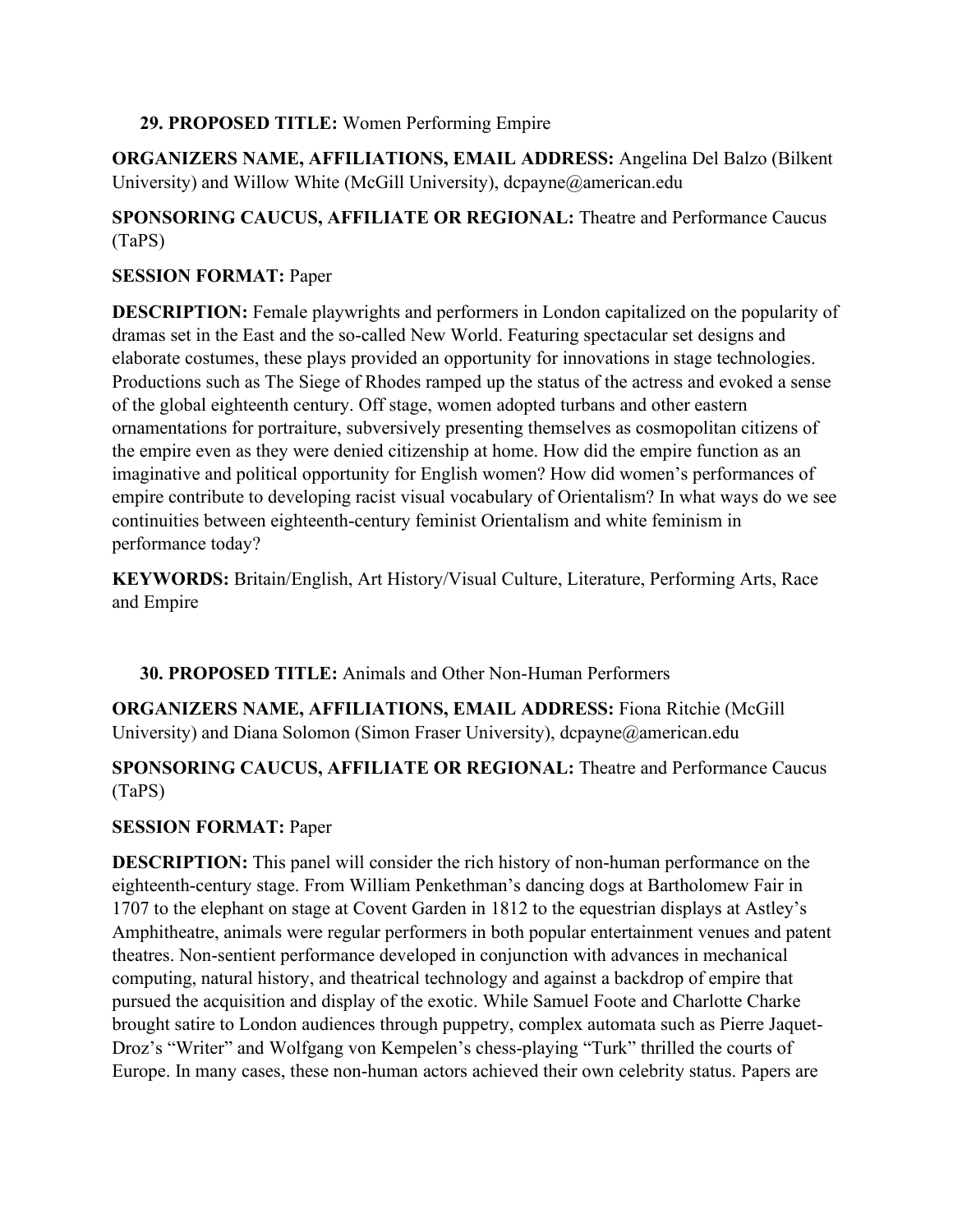invited that explore the non-human performer in conjunction with other topics, such as science, education, entertainment, and/or colonialism.

**KEYWORDS:** Britain/English, History, Literature, Performing Arts, Race and Empire

# **31. PROPOSED TITLE:** Johnson in Dialogue

**ORGANIZERS NAME, AFFILIATIONS, EMAIL ADDRESS:** Stephen Karian, University of Missouri, karians@missouri.edu

**SPONSORING CAUCUS, AFFILIATE OR REGIONAL:** Johnson Society of the Central Region

### **SESSION FORMAT:** Paper

**DESCRIPTION:** This panel seeks papers on Samuel Johnson paired with another literary figure, excluding James Boswell. Possibilities include: an author Johnson read, wrote about, or was influenced by; an author with whom Johnson socialized or corresponded; or an author whom Johnson influenced. The goal of the panel is to explore Johnson in literal or figurative dialogues with other authors, dialogues that might be contentious, accommodating, or a mixture of both.

**KEYWORDS:** Britain/English, Literature

**32. PROPOSED TITLE:** Pedagogy Roundtable: The Indigenous Eighteenth Century

**ORGANIZERS NAME, AFFILIATIONS, EMAIL ADDRESS:** Mary Helen McMurran, University of Western Ontario, mmcmurr2@uwo.ca

# **SPONSORING CAUCUS, AFFILIATE OR REGIONAL:** CSECS

# **SESSION FORMAT:** Roundtable

**DESCRIPTION:** This session aims to build on ASECS's commitment to include Indigenous scholars, knowledge, and perspectives at the annual conference. Sessions at previous ASECS conferences, as well as at SEA conferences, and exemplified by the Eighteenth-Century Fiction (Winter 2021) roundtable on the "Indigenous Eighteenth Century," have acknowledged that colonialism is embedded in education and its institutional structures, and seek to reform our practices as researchers, instructors, and citizens. This roundtable will aim to center Indigenous peoples in our understanding of the eighteenth century as a matter integral to our pedagogy. Part of this endeavor is to teach in ways that foster a "sustained consideration of Indigenous people as agents and authors" as Alyssa MT. Pleasant, Caroline Wigginton, and Kelly Wisecup have written (EAL 2018). Following the advice of Indigenous scholar, Robbie Richardson, we invite contributions that broaden our archives and consider materials and methods beyond the scope of the traditional text-based classroom. Contributions and presentations in any format are welcome.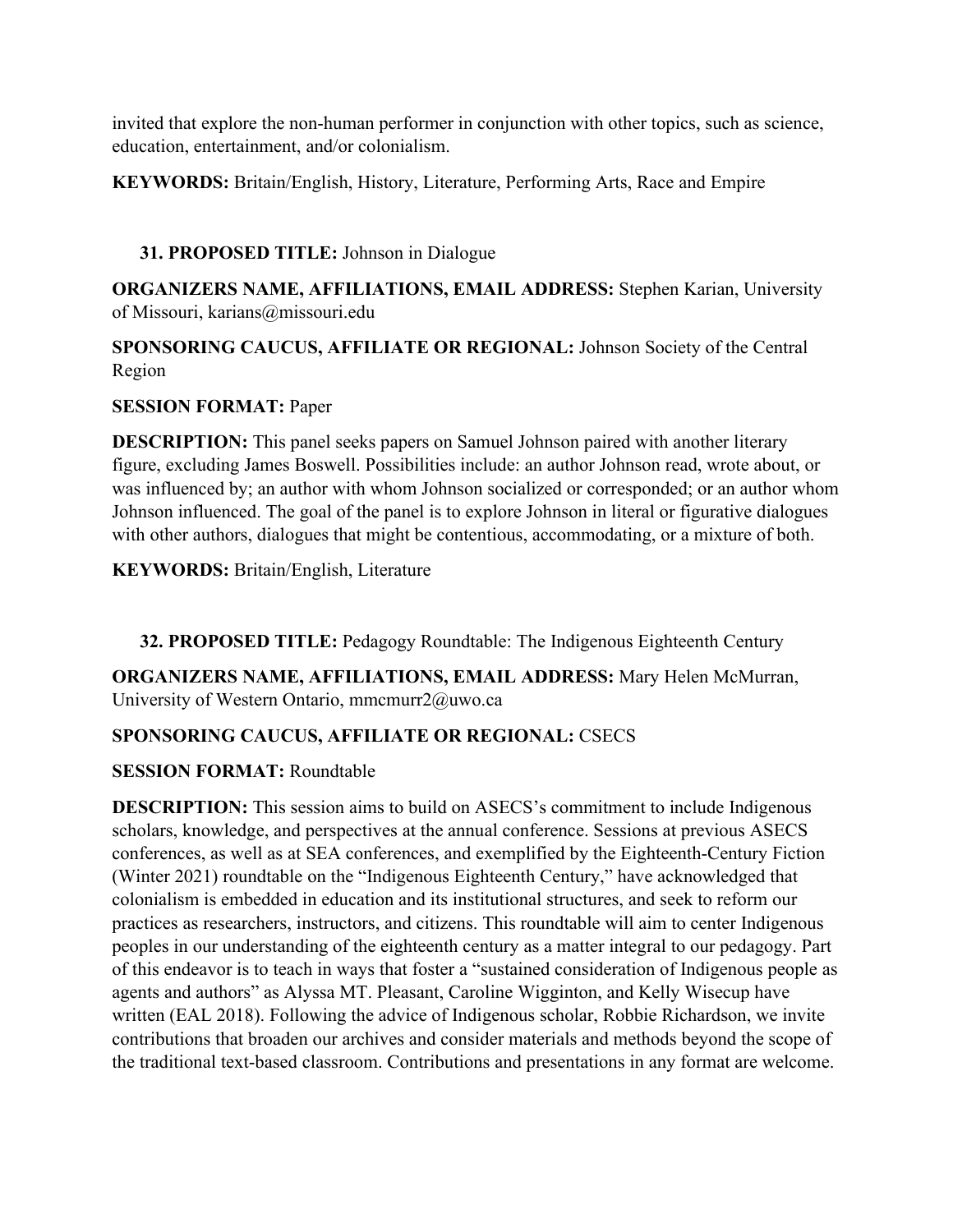**KEYWORDS:** Britain/English, North America, Art History/Visual Culture, History, Race and Empire

### **33. PROPOSED TITLE:** Disability Performances

**ORGANIZERS NAME, AFFILIATIONS, EMAIL ADDRESS:** Annika Mann (Arizona State University) and Emily Stanback (University of Southern Mississipi), hannah.chaskin@northwestern.edu

### **SPONSORING CAUCUS, AFFILIATE OR REGIONAL:** Disability Studies Caucus

#### **SESSION FORMAT:** Paper

**DESCRIPTION:** This panel seeks to investigate disabilities, bodyminds, and performances in the long eighteenth century. How do we recover an archive of disability performance, broadly speaking? How might disability performance render new insights about the formation of disability as a socially constituted and contested identity? What insights can eighteenth-century archives offer about the performativity of the everyday when thinking through diverse bodyminds?

By "performance" we hope to signal not just theatre, the playhouse, and the repertoire, but also larger moments that feel "performative." As Tracy C. Davis, Willmar Sauter, and Judith Butler theorize, performance time, performance events, and performative self-making raise concerns about layered temporalities, polychronicity, repetition, hiccups, ruptures, and revisions. Tobin Siebers calls attention to the multiple offstage performances like passing, masquerading, and other ways to navigate the social. How can eighteenth-century performances extend, complicate, or reshape our understanding of disability performance? We invite 250-word abstracts about these or related topics on disability performance in the long eighteenth century. Please send abstracts to Annika.Mann@asu.edu and Emily.Stanback@usm.edu

**KEYWORDS:** Britain/English, History, Literature, Performing Arts, Disability

# **34. PROPOSED TITLE:** Crip Time / Crip Forms

**ORGANIZERS NAME, AFFILIATIONS, EMAIL ADDRESS:** Annika Mann (Arizona State University) and Emily Stanback (University of Southern Mississippi), hannah.chaskin@northwestern.edu

# **SPONSORING CAUCUS, AFFILIATE OR REGIONAL:** Disability Studies Caucus

# **SESSION FORMAT:** Roundtable

**DESCRIPTION:** How are crip temporalities and experiences of non-normative embodiment expressed formally in text? We invite 250-word proposals for short papers (5-7 minutes) that explore this question from a range of angles. Papers may, for example, address questions of poetics, narrative form, authorial embodiment, canon creation, book history, and non-"literary"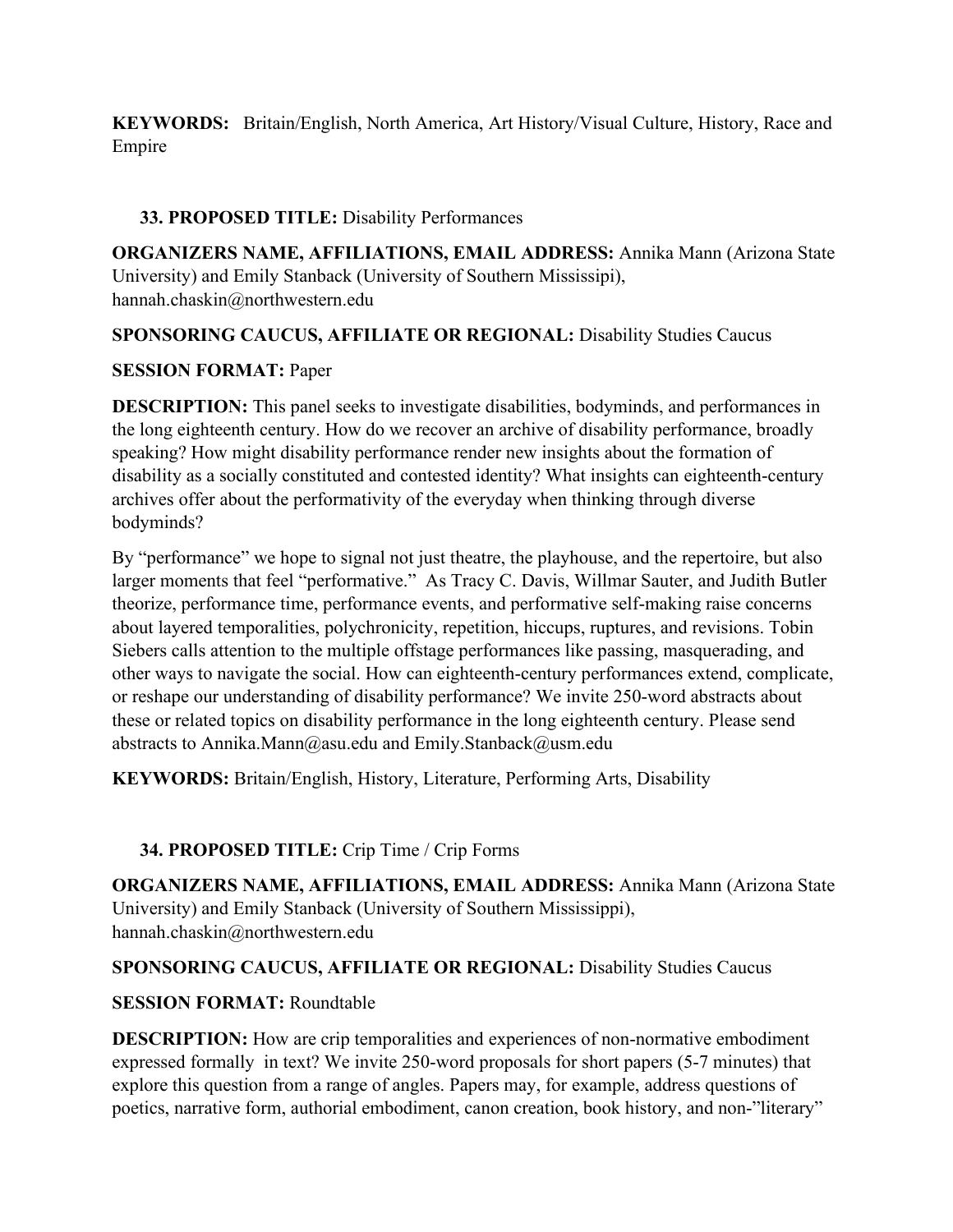textual forms (e.g. gravestones, notebooks, commonplace books, ephemera), We also welcome papers that seek to reflect on the stakes of crip formalism and crip temporality in 18th-century studies. Please send abstracts to Annika.Mann@asu.edu and Emily.Stanback@usm.edu.

**KEYWORDS:** Britain/English, Literature, Print Culture, Disability

### **35. PROPOSED TITLE:** Serendipity in/and the Eighteenth Century

**ORGANIZERS NAME, AFFILIATIONS, EMAIL ADDRESS:** Marvin D. L. Lansverk, lansverk@montana.edu

**SPONSORING CAUCUS, AFFILIATE OR REGIONAL:** North West Society for Eighteenth Century Studies (NWSECS)

#### **SESSION FORMAT:** Paper

**DESCRIPTION:** The word "serendipity," or an "unplanned, fortunate discovery," was brought into English by Horace Walpole, itself with a prehistory in science, exploration, and the arts. This wide-ranging panel takes this key term allusively, inviting papers on any aspect of fortunate discovery in our period: from discoveries in science, medicine, poetry, and the arts; to discoveries by characters and figures "in" the literature of the period; to discoveries about the eighteenth century made "by" scholars. Papers welcomed that both make conceptual leaps, or that examine them.

**KEYWORDS:** Britain/English, Art History/Visual Culture, History, Literature, Performing Arts

# **36. PROPOSED TITLE:** Early Caribbean Currents

**ORGANIZERS NAME, AFFILIATIONS, EMAIL ADDRESS:** Kerry Sinanan, University of Texas at San Antonio, kerry.sinanan@utsa.edu

#### **SPONSORING CAUCUS, AFFILIATE OR REGIONAL:** Early Caribbean Society

#### **SESSION FORMAT:** Roundtable

**DESCRIPTION:** New work in the Early Caribbean in the long 18thc has been prolific in recent years: Slavery At Sea (Sowande M. Muskateen), Saltwater Slavery (Stephanie E. Smallwood), They Were Her Property (Stephanie E. Jones), Imperial Intimacies (Hazel Carby), Wicked Flesh (Jessica Marie Johnson), Caribbean Literature in Transition 1800-1920, and The Apocalypse of Settler Colonialism (Gerald Horne), are just some of the important works to come out in the fields that constellate around the Caribbean. These works challenge the boundaries of nation states, periodization, and disciplines to include ocean spaces, to cross centuries, to blend history and literary studies, and to center the Caribbean as a central site of the long 18thc. This roundtable will consider the importance of fully reckoning with new works and the strands of theoretical and critical enquiry they gather: collectively, they insist on the Caribbean as the space in which so many ideals associated with the long18thc-- including resistance, freedom, and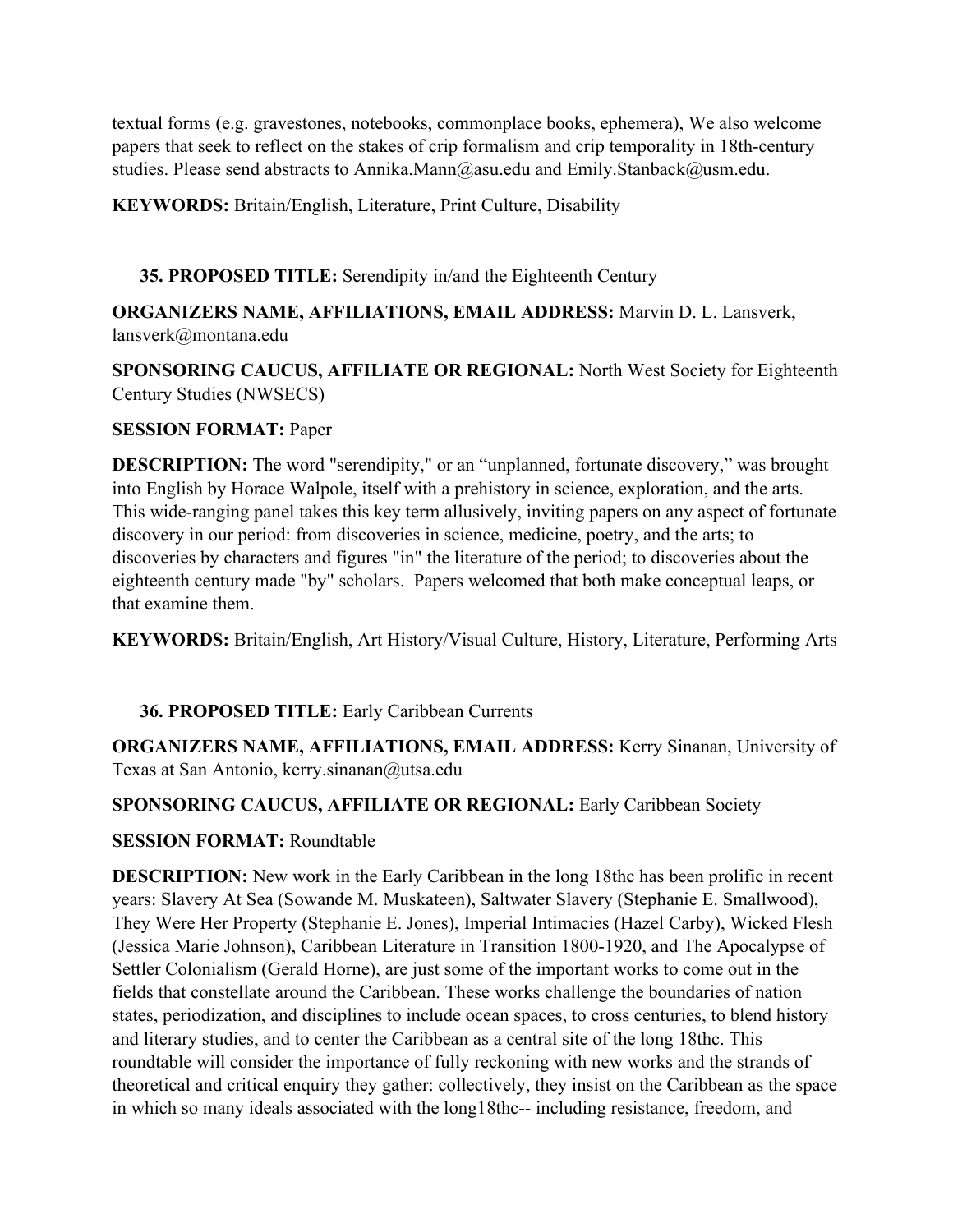humanism-- were articulated. The roundtable will pay particular attention to the ways in which new work on the 18th-century Caribbean challenges the assumptions of the Enlightenment, and offers ripostes to whiteness and systems of racialization inagurated by slavery.

**KEYWORDS:** Britain/English, Caribbean, History, Literature, Race and Empire

### **37. PROPOSED TITLE:** Eighteenth-Century Adaptations

**ORGANIZERS NAME, AFFILIATIONS, EMAIL ADDRESS:** Adam Schoene, University of New Hampshire, adam.schoene@gmail.com

**SPONSORING CAUCUS, AFFILIATE OR REGIONAL:** New Lights Forum: Contemporary Perspectives on the Enlightenment

#### **SESSION FORMAT:** Roundtable

**DESCRIPTION:** This roundtable examines research and teaching approaches to eighteenthcentury studies through contemporary adaptations. Adapting the Eighteenth Century (2020), edited by Sharon Harrow and Kirsten Saxton, illuminates the pedagogical potential of adaptation as a tool for teaching eighteenth-century studies, examining how it might work across disciplines and levels as a point of entry into both historic and current issues of race, gender, sexuality, and other subjects. Adaptation could be considered within the context of art, film, literature, music, theater, or additional realms, and from a range of different theoretical perspectives. How might the emergence of new adaptations or forms of adaptation serve to broaden the audience, accessibility, and scope of eighteenth-century studies?

**KEYWORDS:** Art History/Visual Culture, Gender/Sexuality Studies, Literature, Pedagogy, Performing Arts

**38. PROPOSED TITLE:** The Eighteenth-Century Anthropocene and Biodiversity

**ORGANIZERS NAME, AFFILIATIONS, EMAIL ADDRESS:** Aparna Gollapudi, Colorado State University; Sören Hammerschmidt, GateWay Community College, soren.hammerschmidt@gatewaycc.edu

**SPONSORING CAUCUS, AFFILIATE OR REGIONAL:** Western Society for Eighteenth-Century Studies

#### **SESSION FORMAT:** Roundtable

**DESCRIPTION:** Picking up on our inspiring 2020 conference theme, this roundtable seeks contributions on "The Eighteenth-Century Anthropocene and Biodiversity." The eighteenth century is frequently proposed as marking the beginning of, or at least a significant acceleration in, the Anthropocene: the geological epoch in which human activity is taken as the dominant influence on the earth's climate, ecosystems, and lifeforms. The long eighteenth century saw developments - such as the Industrial Revolution, urbanization, consumerism, and colonialism -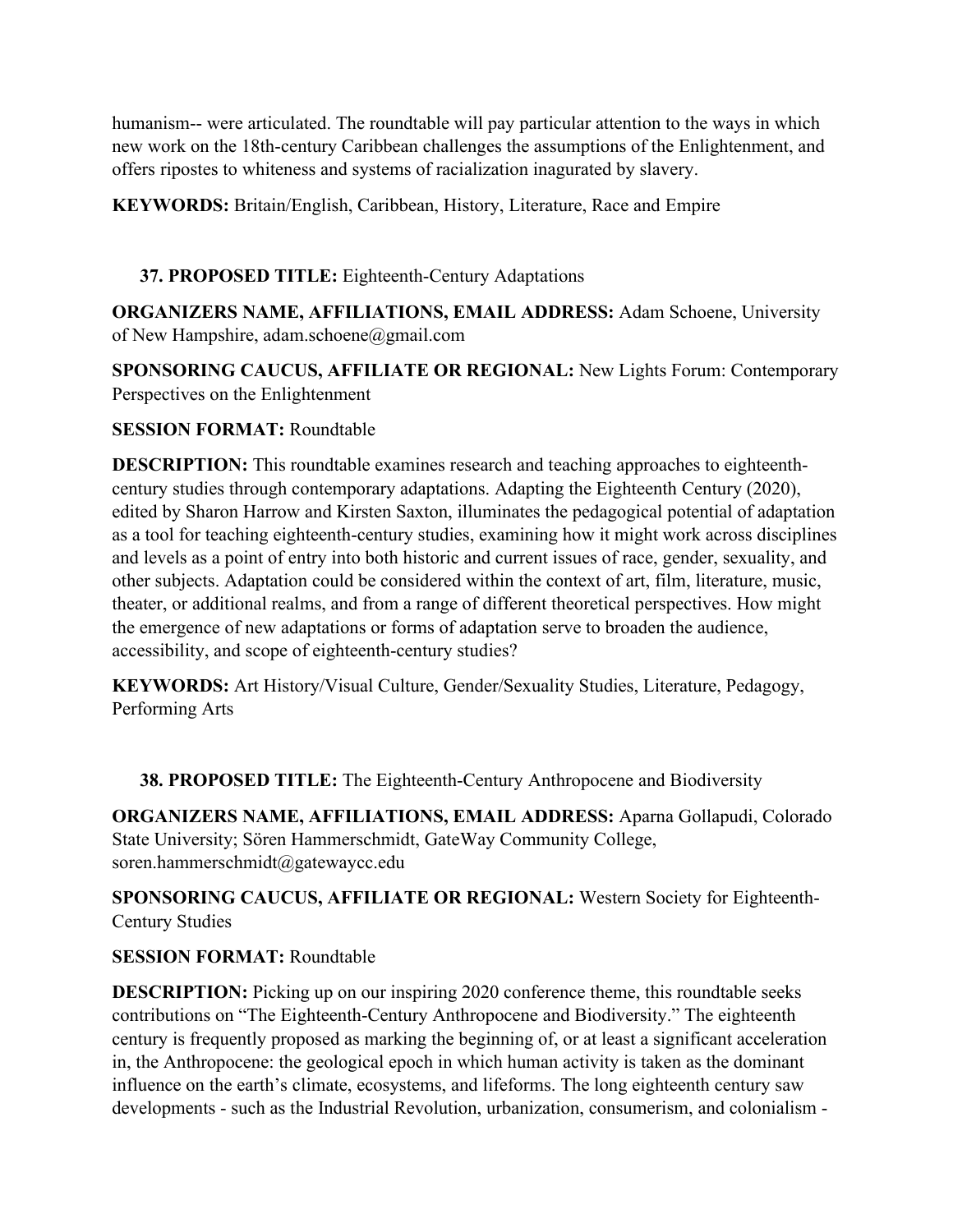that posed an unprecedented threat to the natural world and were recognized as such at the time, at least in some parts. At the same time, the period is also known for its fascination with and valorization of nature. Our current period of environmental crisis and activism makes such eighteenth-century studies particularly resonant. We seek scholars from a broad range of disciplines to offer brief presentations (no more than ten minutes) with most of the roundtable reserved for open discussion with all attendees. Short, 250-word proposals for such a brief presentation should be sent to BOTH roundtable organizers.

**KEYWORDS:** Asia/Africa/Latin America, Caribbean, Europe, North America, Race and Empire

**39. PROPOSED TITLE:** "What may we Hope? Answers to a Kantian Question"

**ORGANIZERS NAME, AFFILIATIONS, EMAIL ADDRESS:** Andrew Chignell, Princeton University, chignell@princeton.edu

**SPONSORING CAUCUS, AFFILIATE OR REGIONAL:** North American Kant Society

# **SESSION FORMAT:** Roundtable

**DESCRIPTION:** Kant famously said that the question "What may I hope?" is one of the three most important questions in all of philosophy. Compared to "What can I know?" and "What should I do?," however, this question is radically under-discussed by both contemporary philosophers and historians of philosophy. Given the ominous possible futures that humanity currently faces, it seems worth returning to the question in earnest. The North American Kant Society proposes to host a roundtable at ASECS to discuss what Kant and other 18th-century authors might have to teach (and warn) us regarding hope, its benefits, and its risks. We will to circulate a call and choose 3 or 4 brief presentations, which would be followed by general discussion.

**KEYWORDS:** Europe, Philosophy, Religion

**40. PROPOSED TITLE:** Race, Empire and Eighteenth-Century Scotland

**ORGANIZERS NAME, AFFILIATIONS, EMAIL ADDRESS:** Leith Davis, leith@sfu.ca

**SPONSORING CAUCUS, AFFILIATE OR REGIONAL:** Eighteenth-Century Scottish Studies Society

# **SESSION FORMAT:** Roundtable

**DESCRIPTION:** Contributions are invited to a roundtable on "Race, Empire and Eighteenth-Century Scotland" which investigate this topic from a variety of perspectives such as: the participation of Scots in British imperial projects, including the transatlantic slave trade; the creation of racialized representations in texts of the Scottish Enlightenment; Scottish encounters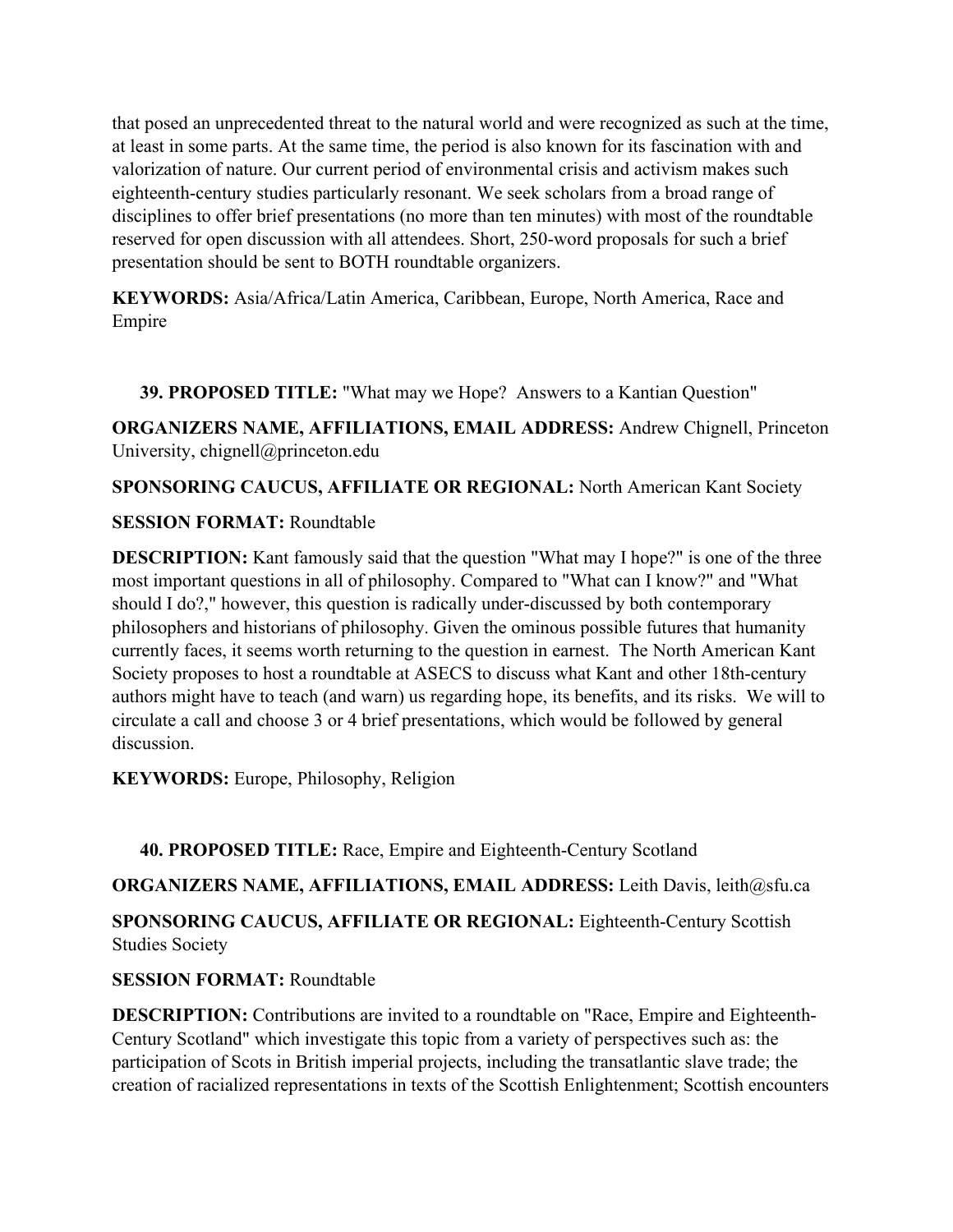with indigenous peoples. Participants will offer short presentations, followed by a discussion involving audience members.

**KEYWORDS:** Britain/English, Caribbean, Europe, North America, Race and Empire

**41. PROPOSED TITLE:** Administration: Meaningful & Material Feminist Leadership

**ORGANIZERS NAME, AFFILIATIONS, EMAIL ADDRESS:** Mary Beth Harris (harrismb@bethanylb.edu) and Nicole Aljoe (n.aljoe@northeastern.edu), swaminas@stjohns.edu

# **SPONSORING CAUCUS, AFFILIATE OR REGIONAL:** Women's Caucus

# **SESSION FORMAT:** Paper

**DESCRIPTION:** As a continuation of the Women's Caucus' investment in making service and labor visible, this panel will consider how to use service, specifically administrative work, in meaningful ways. How can we use administrative work, often seen as onerous or distracting, as a place to make structural change and advocate for underrepresented groups among our faculty, research communities, and students? This is work we feel is incredibly necessary, but which is not often discussed or represented enough at our annual meetings.

**KEYWORDS:** Gender/Sexuality Studies, Pedagogy, Professional Development, Service, Administration

**42. PROPOSED TITLE:** Exhausted Women: Female Fatigue in the Eighteenth Century

**ORGANIZERS NAME, AFFILIATIONS, EMAIL ADDRESS:** Hannah Doherty Hudson  $(hhudson@suffolk.edu)$  and Vivian Papp (vpapp@fordham.edu), swaminas@stjohns.edu

# **SPONSORING CAUCUS, AFFILIATE OR REGIONAL:** Women's Caucus

# **SESSION FORMAT:** Roundtable

**DESCRIPTION:** This roundtable invites short papers that engage with the relationship between gender and exhaustion in eighteenth-century literature, art, music, and history. We hope to explore issues including (but not limited to) work and overwork; gender, labor and advocacy; disability; gendered expectations and (de)valuation of different kinds of work; parenting and caretaking; prejudice and discrimination; and emotional labor.

**KEYWORDS:** Art History/Visual Culture, Gender/Sexuality Studies, History, Literature, Performing Arts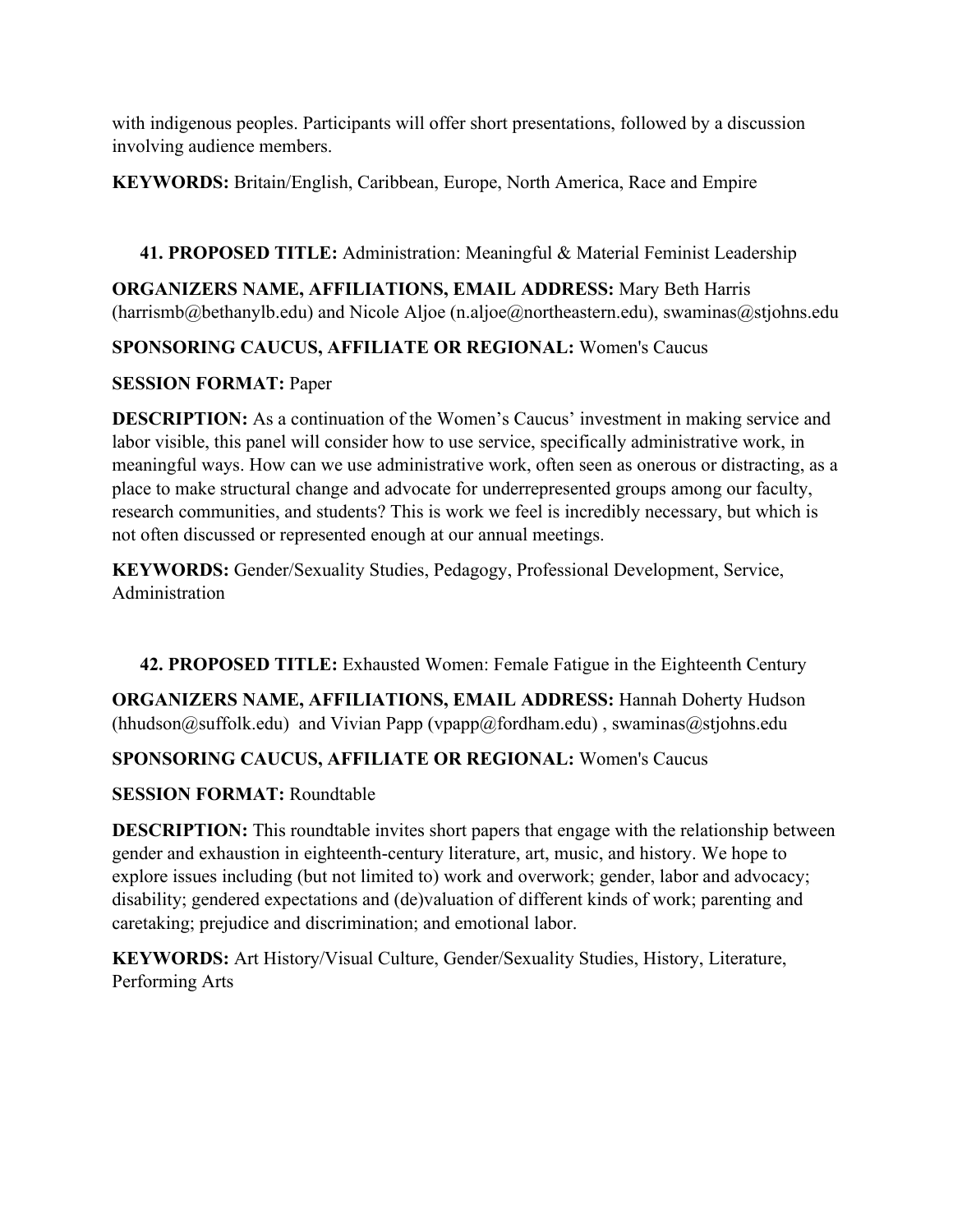**43. PROPOSED TITLE:** Aiding the Anxious: How Non-Specialists Can Navigate Teaching about Race and Empire

**ORGANIZERS NAME, AFFILIATIONS, EMAIL ADDRESS:** Kimberly Takahata (United States Military Academy at West Point) and Eugenia Zuroski (McMaster University), kat2163@columbia.edu

### **SPONSORING CAUCUS, AFFILIATE OR REGIONAL:** Race and Empire Caucus

### **SESSION FORMAT:** Roundtable

**DESCRIPTION:** Building on the series of Presidential Sessions including Concepts in Race and Pedagogy for 18th-Century Studies (2021), Teaching Race in the 18th Century in the 21st-Century Classroom (2019), and Addressing Structural Racism in the 18th-Century Curriculum" (2018), this session invites facilitators for a discussion and workshop for non-specialists of critical race and anticolonial studies on integrating matters of race and empire into the 18thcentury classroom. Pushing past strategies of syllabus "inclusivity," this session asks: how can we center race and empire as critical paradigms across a variety of courses in eighteenth-century literature, culture, and history? What strategies can expand and deepen our engagement with race and empire in the classroom? In particular, this conversation will be interested in techniques that are helpful for early career, sessional, and adjunct instructors.

**KEYWORDS:** Pedagogy, Professional Development, Race and Empire

**44. PROPOSED TITLE:** Eighteenth-Century Studies in Dialogue with the Work of Dionne Brand, Saidiya Hartman, and Christina Sharpe

**ORGANIZERS NAME, AFFILIATIONS, EMAIL ADDRESS:** Kimberly Takahata (United States Military Academy at West Point) and Eugenia Zuroski (McMaster University)

# **SPONSORING CAUCUS, AFFILIATE OR REGIONAL:** Race and Empire Caucus

# **SESSION FORMAT:** Roundtable

**DESCRIPTION:** At this moment of intensified calls across "traditional" academic fields for more sustained engagement with antiracist frameworks, decolonizing movements, and Black life and liberatory thought, how might eighteenth-century studies of race and empire better think with and learn from work in Black and African/African Diasporic studies? This roundtable invites participants to focus on the writing and scholarship of Dionne Brand, Saidiya Hartman, and Christina Sharpe—three thinkers whose work on ontologies, geographies, and narratives of Black life since the eighteenth century seems more crucial than ever to any scholarly approach to the long eighteenth century. Papers may focus on one, two, or all three writers, and should call attention to how a specific text, figure, concept, or method from these scholars' work generates possibilities for future approaches to the study of race and empire.

**KEYWORDS:** Gender/Sexuality Studies, History, Literature, Race and Empire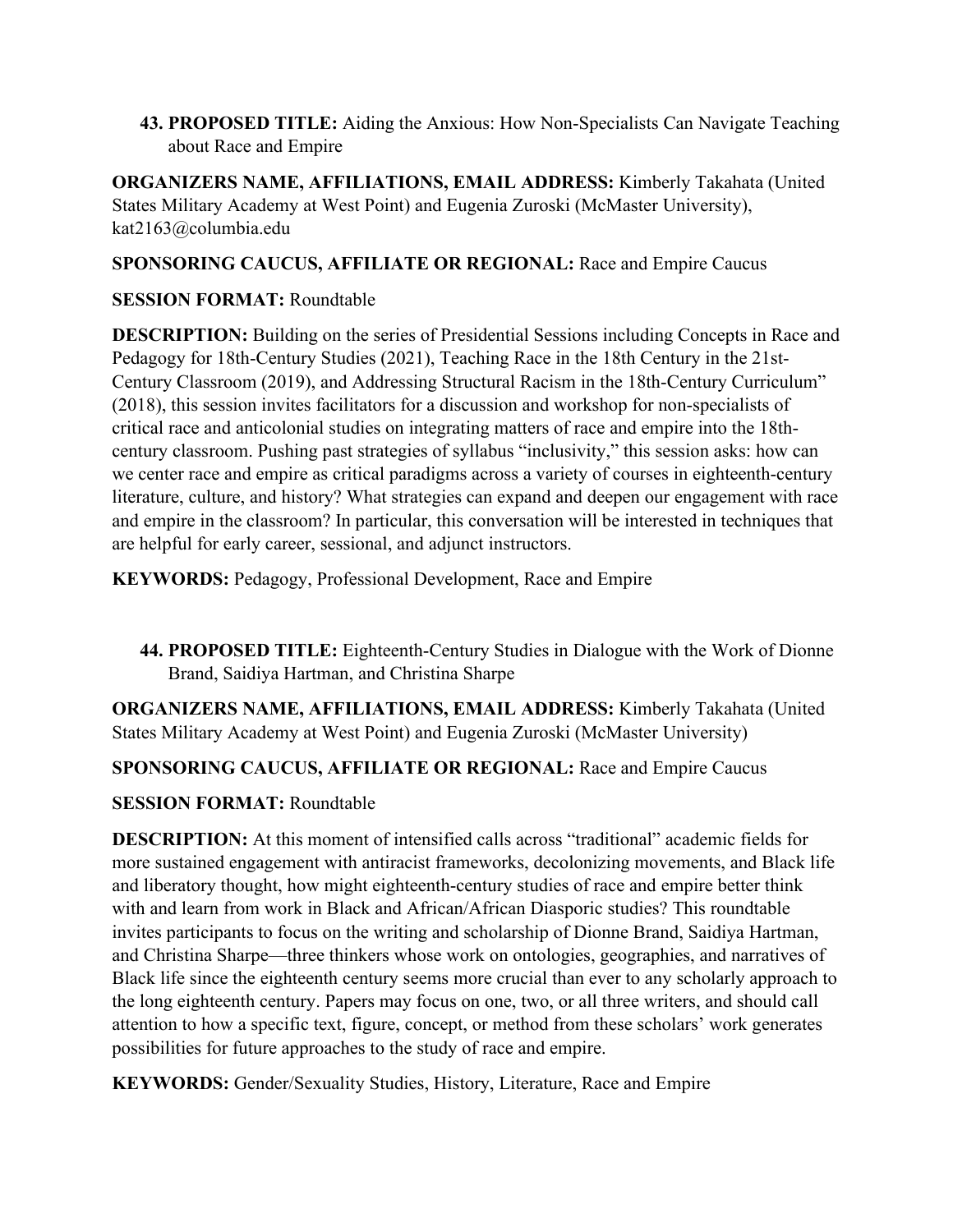#### **45. PROPOSED TITLE:** Anne Schroder New Scholars Session

### **ORGANIZERS NAME, AFFILIATIONS, EMAIL ADDRESS:** Dipti Khera, New York University

### **SPONSORING CAUCUS, AFFILIATE OR REGIONAL:** HECAA

#### **SESSION FORMAT:** Paper

**DESCRIPTION:** This is an open session for advanced graduate students and early career scholars in the art and architectural history of the long eighteenth century around the globe. We especially encourage submissions from underrepresented scholars; those who work in universities, museums, and para-academic institutions outside of North America and/or in adjunct employment positions; and those who define their stakes, topics, and temporal frames for the eighteenth century through visual/material/spatial analyses in relation to histories of enslavement, colonization, and the racialization and discrimination of bodies, knowledge, places, and objects.

**KEYWORDS:** Art History/Visual Culture

**46. PROPOSED TITLE:** Comic Science: Or, the Eighteenth-Century Ig Nobel

**ORGANIZERS NAME, AFFILIATIONS, EMAIL ADDRESS:** Leah Benedict, Kennesaw State University

**SPONSORING CAUCUS, AFFILIATE OR REGIONAL:** Science Caucus

#### **SESSION FORMAT:** Roundtable

**DESCRIPTION:** The infamous Ig Nobel award recognizes "achievements that make people LAUGH, then THINK." In the words of the organizers, the prizes "celebrate the unusual, honor the imaginative — and spur people's interest in science, medicine, and technology." This roundtable solicits brief presentations that explore the comical, the surprising, or the absurd in eighteenth-century science writing.

**KEYWORDS:** Europe, North America, History, Literature, Print Culture

#### **47. PROPOSED TITLE:** Eighteenth-Century Science and Affective Experience

**ORGANIZERS NAME, AFFILIATIONS, EMAIL ADDRESS:** Al Coppola, John Jay College, CUNY

**SPONSORING CAUCUS, AFFILIATE OR REGIONAL:** Science Caucus

**SESSION FORMAT:** Paper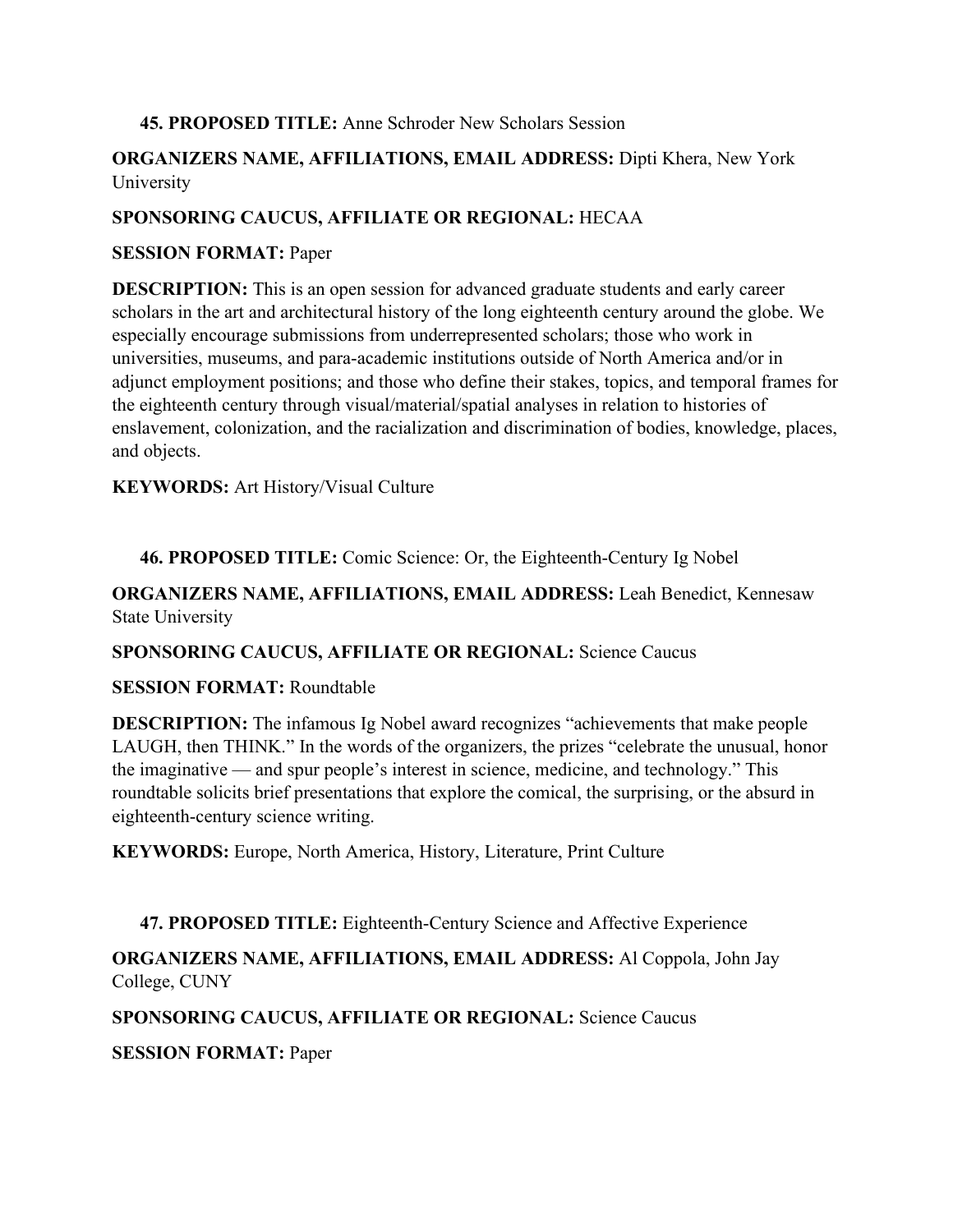**DESCRIPTION:** In Leviathan and the Air Pump (1985), Simon Schaffer and Steven Shapin influentially theorized the "modest witness," the ostensibly objective scientific practitioner whose dispassionate observations and disinterested accounts allowed the modern fact to speak for itself. At least since Barbara Benedict's Curiosity (2001) and Jessica Riskin's Science in the Age of Sensibility (2002), scholars of eighteenth-century science have reconsidered this idealization and analyzed how embodiment and affective experience have shaped knowledge production. Recently, scholars such as Tita Chico and Julie Park have discussed the role of wonder in scientific practice. Building on that conversation, this panel seeks papers that explore 18c science practitioners' engagement with a wide range of affects, both positive, like wonder, and negative, like fear, anger or disgust.

**KEYWORDS:** Europe, North America, History, Literature, Print Culture

**48. PROPOSED TITLE:** Herder, Physiognomy, and the Typology of Human Beings and Peoples

**ORGANIZERS NAME, AFFILIATIONS, EMAIL ADDRESS:** Johannes Schmidt (Clemson University)

**SPONSORING CAUCUS, AFFILIATE OR REGIONAL:** International Herder Society

### **SESSION FORMAT:** Paper

**DESCRIPTION:** With the Sculpture essay, Johann Gottfried Herder seems to have concluded his reproach of Lavater's ideas regarding the possibility of deciphering character traits and human beings' likeness to God. Herder's elevation of the sense of touch along with his objections to Lavater's methodology that reduces the multiplicity of living existences to a few variations of an intellectual and spiritual (here Christian) type not only suggests a vastly different understanding of God's revelation through humans beings and in nature; it also reveals Herder's distinctive approach to aesthetics, his evolving theory of perception, as well as his genre/media criticism and renewed emphasis on a subjective psychological sense-perception of the world. While Herder abandoned a Lavater-style physiognomy, he continued to advance ideas that are closely related to the reading, evaluating, and creation of shape (Gestalt) and character, with tremendous importance for semantic, epistemological, empirical, mnemonic, aesthetic and artistic, as well as theological and pedagogical problems, yet not without some serious—at that time problematic—implications for his view of plants, animals, and human beings. On the one hand, it is Herder's enduring accomplishment to have emphasized the diversity and multifacetedness of cultures and peoples objectively and without judgment. And on the other, Herder also recognizes human typologies fraught with prejudice, condemnation, and Eurocentric biases.

This panel seeks papers that explore both Lavater's and Herder's positions critically as well as those of their contemporaries. Please send a one-page abstract to Johannes Schmidt [\(schmidj@clemson.edu\)](mailto:schmidj@clemson.edu).